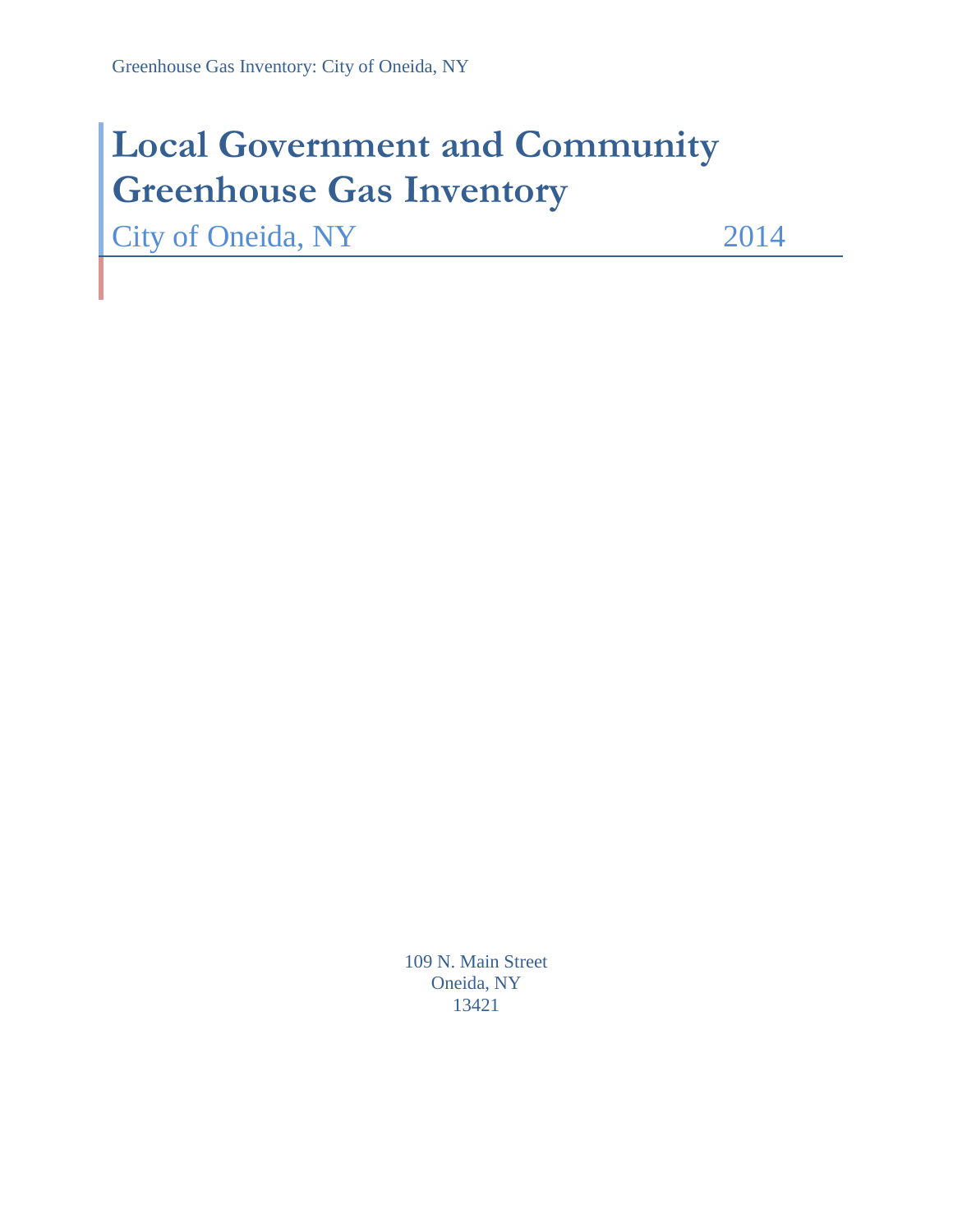## **Table of Contents**

| 1.        |      |  |
|-----------|------|--|
| 2.        |      |  |
| <b>3.</b> |      |  |
|           | 3.1. |  |
|           | 3.2. |  |
|           | 3.3. |  |
|           |      |  |
|           | 4.1. |  |
|           | 4.2. |  |
| 5.        |      |  |
|           |      |  |
|           |      |  |
|           |      |  |
|           |      |  |
|           |      |  |
|           |      |  |
|           |      |  |
|           |      |  |
|           |      |  |
|           |      |  |
|           |      |  |
| 6.        |      |  |
| 7.        |      |  |
| 8.        |      |  |
| 9.        |      |  |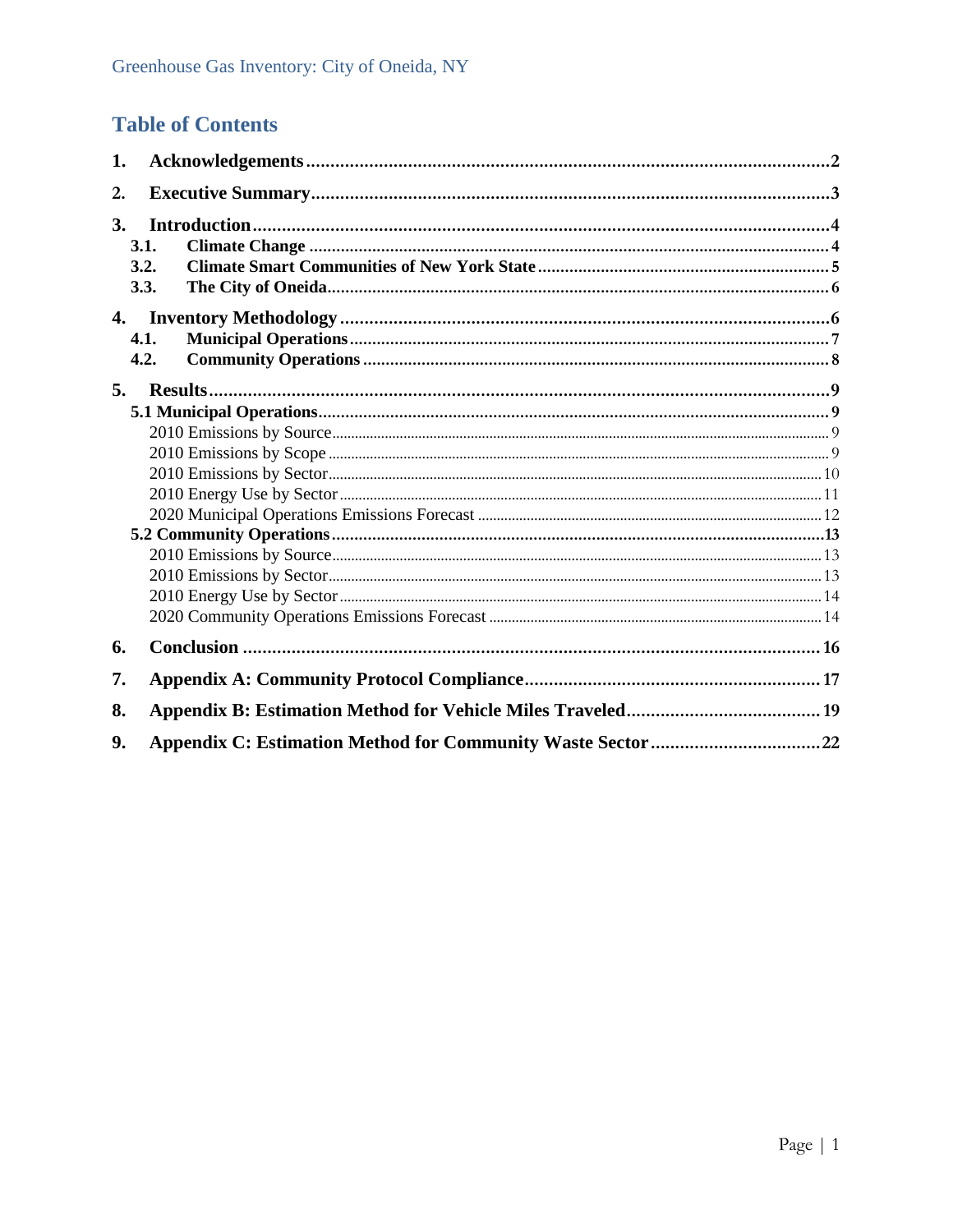## <span id="page-2-0"></span>**1. Acknowledgements**

The City of Oneida would like to acknowledge the contributions made to this report by the following:

**City of Oneida, NY** Jon Rauscher – City Engineer

#### **ICLEI-Local Governments for Sustainability**

#### **Central New York Regional Planning and Development Board** Chris Carrick – Energy Program Manager Amanda Sopchak – Planner

### **State University of New York, College of Environmental Science and Forestry**

**Student Team** Elias Bennett Dylan Geppert Zach Goldberg Ryan O'Connor Brennen O'Donnell Caleb Rudge Nicolas Sessler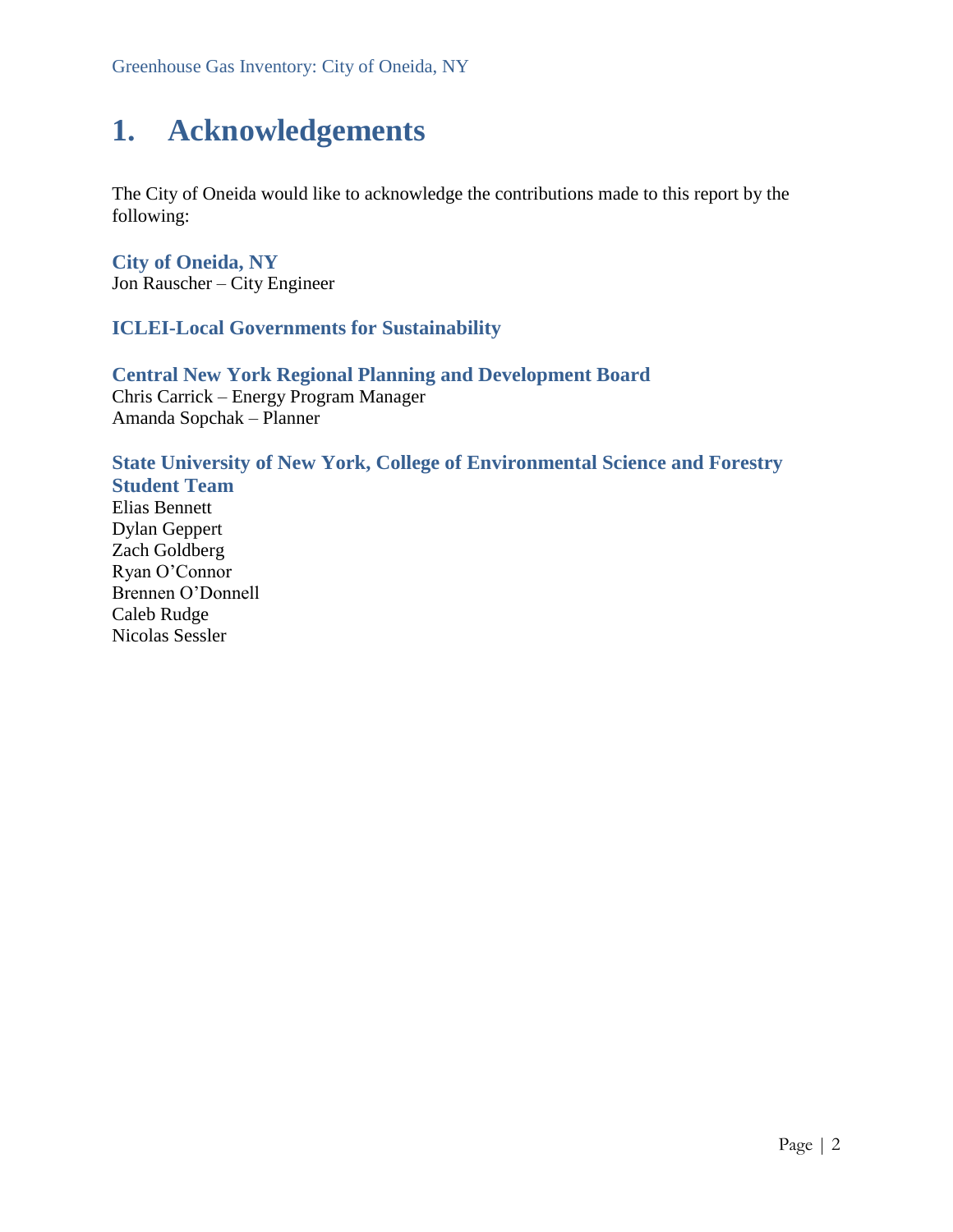## <span id="page-3-0"></span>**2. Executive Summary**

The City of Oneida, NY is located in central New York's Madison County. With a land area of 22 square miles, the City of Oneida is home to approximately 11,200 people. Performing a greenhouse gas (GHG) inventory will provide the City of Oneida with a baseline and projection of GHG emissions produced by the City. As Oneida has adopted the Climate Smart Communities Pledge, this data is essential for identifying areas in the community and municipal operations where reductions in GHG emissions can be made.

This GHG inventory analyzes both municipal operations (broken down into: buildings and facilities, streetlights and traffic signals, vehicle fleet, wastewater treatment facilities, wastewater treatment process emissions, and water delivery facilities) and community-generated emissions (broken down into: residential energy use, commercial energy use, industrial energy use, transportation, and waste), using data provided by the City of Oneida, National Grid, the Syracuse Metropolitan Transportation Council (SMTC), NYS Department of Transportation (NYS DOT), the Madison County Landfill, and the 2010 Census. Energy use data relating to carbon dioxide, methane, and nitrous oxide emissions were compiled and analyzed by ICLEI-Local Governments for Sustainability's CACP (Clean Air and Climate Protection) software, following ICLEI's guidelines.

In the 2010 baseline year, greenhouse gas emissions totaled 2,353 metric tons of carbon dioxide equivalent (MTCO<sub>2</sub>e) for government operations and  $106,831$  MTCO<sub>2</sub>e for the community at large. Assuming all operational procedures continue as usual, the emissions forecasted for 2020 are 2,441 MTCO<sub>2</sub>e for municipal operations and  $102,243$  MTCO<sub>2</sub>e for the community. In order to better understand and better develop GHG emission reducing policies it is recommended that an audit of this nature be conducted periodically. An updated GHG emission inventory is recommended to ensure accurate planning for emission reduction targets.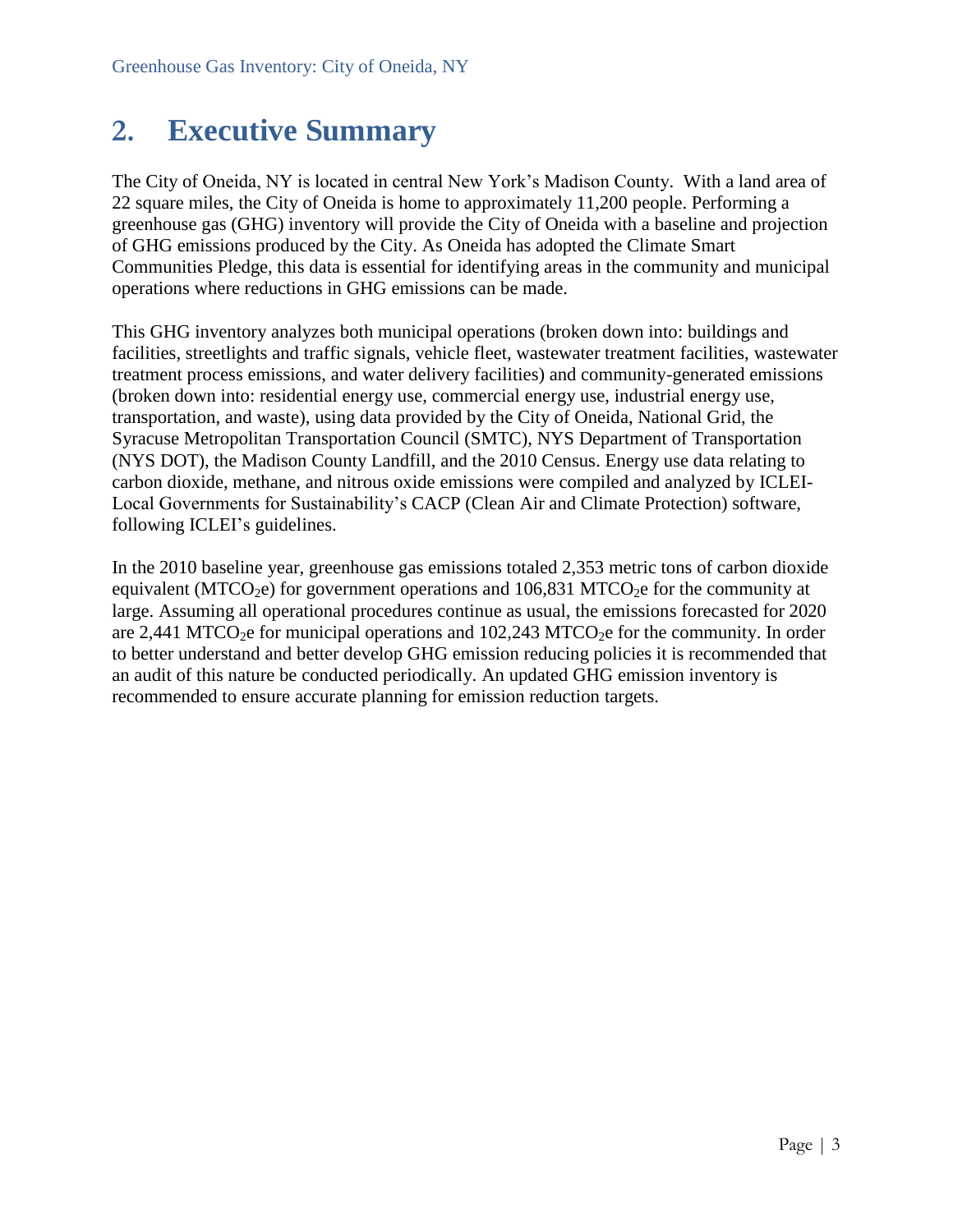## <span id="page-4-0"></span>**3. Introduction**

### <span id="page-4-1"></span>**3.1. Climate Change**

New York State outlined projected climate impacts and vulnerabilities during the 2011 ClimAid assessment.<sup>1</sup> The ClimAid report projects changes to ecosystems, with the increased presence of invasive species and shifts in tree composition, while water quality and quantity may also be impacted due to changes in precipitation. Furthermore, there may be beneficial economic impacts, such as a longer recreation season in the summer, and a longer growing season for the agricultural sector due to rising temperatures. Scientific evidence suggests that the impacts of global climate change will be different in various regions, and will include temperature shifts, sea level rise, and human health risks.

Climate change is increasingly recognized as a global concern. Scientists have documented changes to the Earth's climate including the rise in global average temperatures, as well as sea levels, during the last century. An international panel of leading climate scientists, the Intergovernmental Panel on Climate Change (IPCC), was formed in 1988 by the World Meteorological Organization and the United Nations Environment Programme to provide objective and up-to-date information regarding the changing climate. In its 2007 Fourth Assessment Report, the IPCC states that there is **a greater than 90 percent chance that rising global average temperatures, observed since 1750, are primarily a result of greenhouse gas (GHG)-emitting human activities.<sup>2</sup>**



**Figure 1: The Greenhouse Effect**

The rising trend of human-generated GHG emissions is a global threat. The increased presence of these gases affects the warming of the planet by contributing to the natural greenhouse effect, which warms the atmosphere and makes the earth habitable for humans and other species (see Figure 2).<sup>3</sup> These levels of greenhouse gasses have already been damaging to human society, and are expected to worsen as these gases continue to be emitted at a growing rate<sup>4</sup>. Mitigation of GHGs is occurring in all sectors as a means of reducing the impacts of this warming trend. Scientific models predict that some effects of climate change are inevitable no matter how much mitigative action is taken now. Therefore, climate mitigation actions must be paired with adaptation measures in order to continue efforts to curb emissions contributions to global warming, while adapting communities so that they are able to withstand climate change impacts and maintain social, economic, and environmental resilience in the face of uncertainty. Climate adaptation can take shape through infrastructure assessments and emergency planning, as well as

 $\overline{a}$ <sup>1</sup> NYS. 2011. ClimAid. [http://www.nyserda.ny.gov/Publications/Research-and-Development/Environmental/EMEP-](http://www.nyserda.ny.gov/Publications/Research-and-Development/Environmental/EMEP-Publications/Response-to-Climate-Change-in-New-York.aspx)[Publications/Response-to-Climate-Change-in-New-York.aspx](http://www.nyserda.ny.gov/Publications/Research-and-Development/Environmental/EMEP-Publications/Response-to-Climate-Change-in-New-York.aspx)

 $\frac{2}{2}$ NYS. 2011. ClimAid. [http://www.nyserda.ny.gov/Publications/Research-and-Development/Environmental/EMEP-](http://www.nyserda.ny.gov/Publications/Research-and-Development/Environmental/EMEP-Publications/Response-to-Climate-Change-in-New-York.aspx)[Publications/Response-to-Climate-Change-in-New-York.aspx](http://www.nyserda.ny.gov/Publications/Research-and-Development/Environmental/EMEP-Publications/Response-to-Climate-Change-in-New-York.aspx)

<sup>3</sup> IPCC. 2007. Fourth Assessment Report. [http://www.ipcc.ch/publications\\_and\\_data/ar4/wg2/en/ch18s18-6.html](http://www.ipcc.ch/publications_and_data/ar4/wg2/en/ch18s18-6.html) 4 IPCC. 2013. Fifth Assessment Report.

[http://www.climatechange2013.org/images/report/WG1AR5\\_Chapter02\\_FINAL.pdf](http://www.climatechange2013.org/images/report/WG1AR5_Chapter02_FINAL.pdf)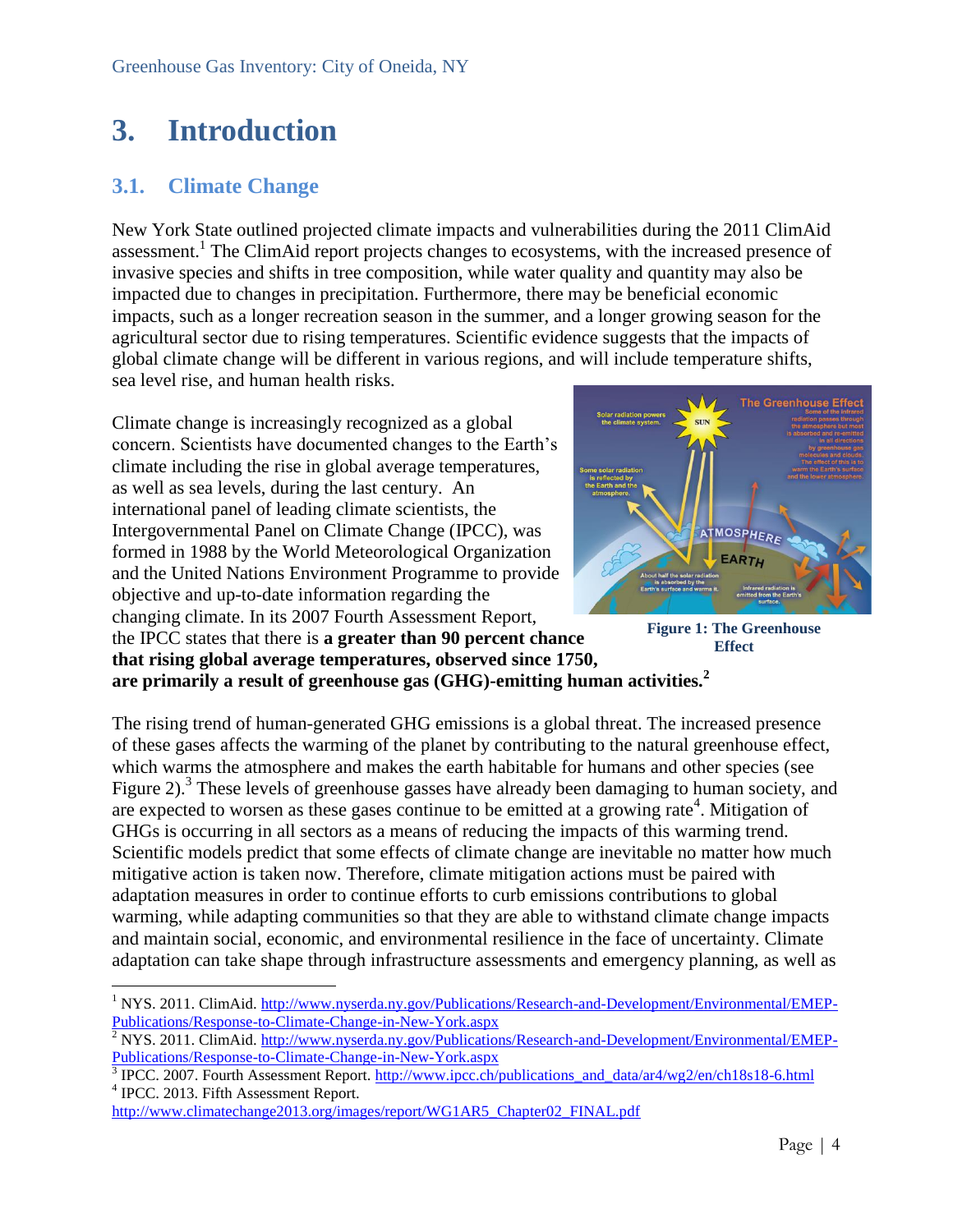through educational efforts to raise public awareness about potential climate change impacts. In New York State, regional climate change impact and vulnerability assessments will likely increase moving forward, but many local governments across the nation are already taking action to lessen climate impacts through GHG reduction measures and climate adaptation planning.

As scientific evidence of climate change grows, the need for climate action and adaptation will also increase. The goal of building community resilience in order to protect the health and livelihood of residents, as well as natural systems, must serve as a motivating factor in the assessment of greenhouse gas contributions and effective sustainability planning.

### <span id="page-5-0"></span>**3.2. Climate Smart Communities of New York State**

New York State's Climate Smart Communities Program represents a partnership between New York State and local governments to reduce energy use and GHG emissions, and was created to "meet the economic, social and environmental challenges that climate change poses for New York's local governments".<sup>5</sup> This initiative focuses on getting communities aware of what climate change is, how it will affect them, how to limit any effect they have on stimulating climate change, and finally how to alleviate the impending problems that Climate Change will most likely cause the communities. The Climate Smart Communities Program includes ten steps in its pledge, as found below in Figure 2.

| 1. Pledge to be a Climate Smart Community                                                           |
|-----------------------------------------------------------------------------------------------------|
| 2. Set Goals, Inventory Emissions, Plan for Climate Action                                          |
| 3. Decrease Community Energy Use                                                                    |
| 4. Increase Community Use of Renewable Energy                                                       |
| 5. Realize Benefits of Recycling and Other Climate Smart Solid Waste Management<br><b>Practices</b> |
| 6. Reduce Greenhouse Gas Emissions through use of Climate-Smart Land-Use tools                      |
| 7. Plan for Adaptation to Unavoidable Climate Change                                                |
| 8. Support Development of a Green Innovation Economy                                                |
| 9. Inform and Inspire the Public                                                                    |
| 10. Commit to an Evolving Process of Climate Action                                                 |

#### **Figure 2: The Ten Steps of the Climate Smart Communities Program**

 $\overline{a}$ 

<sup>5</sup> New York State Department of Environmental Conservation (NYSDEC), *Climate Smart Communities: Local Action to Combat Change*, 2014, Energy and Climate, Climate Change,<http://www.dec.ny.gov/energy/50845.html>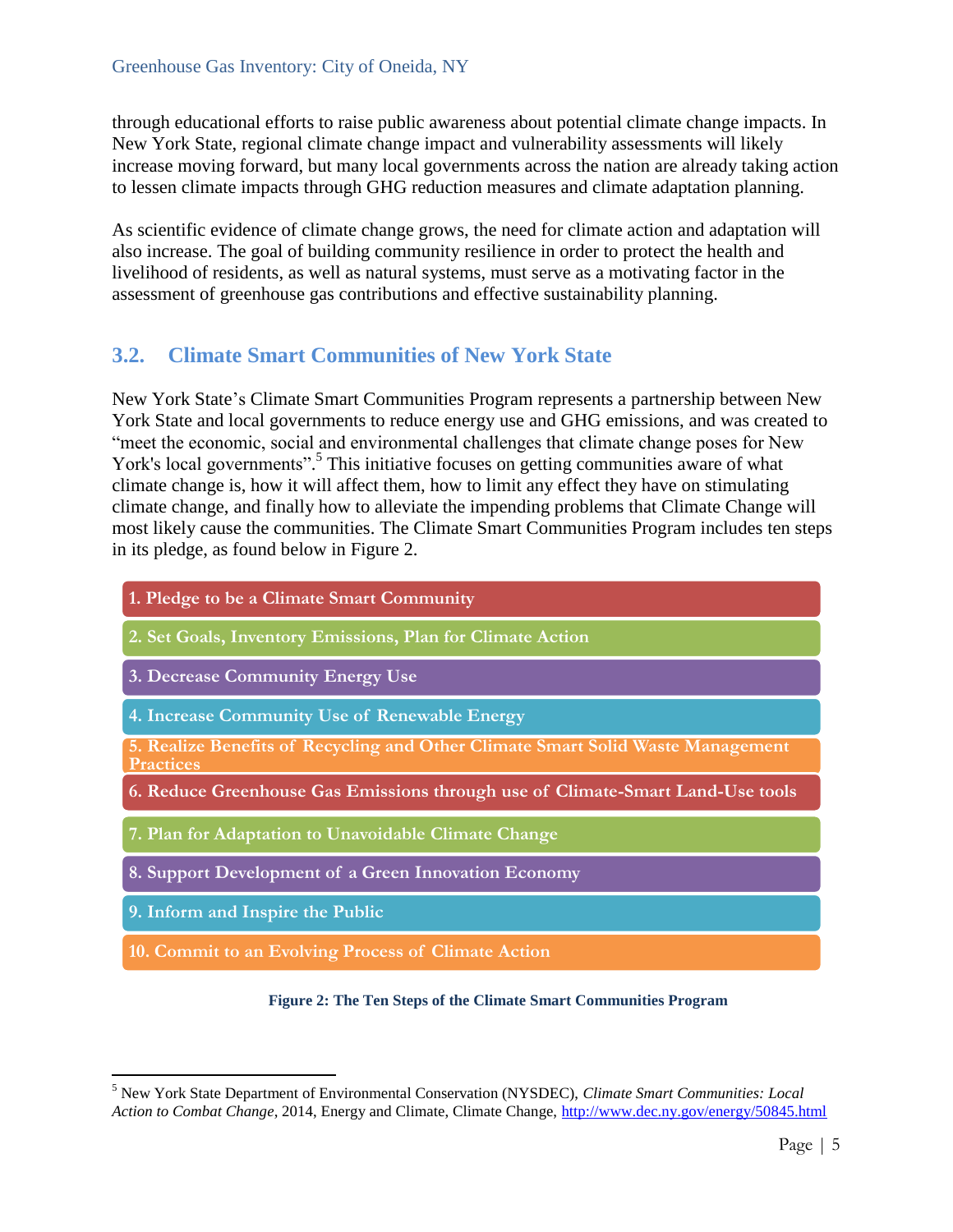The City of Oneida chose to adopt the Climate Smart Communities pledge in the spring of 2014 and is well on their way to meeting the rest of these goals.

One of the first steps in the Climate Smart Communities Program is to inventory emissions within the community. Understanding where emissions are coming from and which sectors are producing the most emissions is necessary in order to reduce emission outputs. Using the data collected in this inventory, the City of Oneida will be able to create a Climate Action Plan, which will detail possible emission reduction strategies that the City can implement to reduce emissions, reduce energy use, and save money.

### <span id="page-6-0"></span>**3.3. The City of Oneida**

The City of Oneida, NY is located in Madison County, in Central NY, with a land area of 22 square miles. Oneida had a population of 11,406 people in 2010, which decreased by 1.3% to 11,263 in 2012. 6 The city uses natural gas, diesel fuel, gasoline, electricity, ethanol, and other energy sources to power both its municipal operations and community. All of these energy sources are converted into useful energy via combustion, which invariably releases greenhouse gasses (GHG). Energy consumption, decomposition of waste, and wastewater treatment are some of the sources of GHGs for the City of Oneida.

## <span id="page-6-1"></span>**4. Inventory Methodology**

Fuel and energy use data associated with GHG emissions were collected for community and municipal operations within the City of Oneida for the baseline year 2010 following ICLEI-Local Governments for Sustainability's *Local Government Operations Protocol* (LGOP)<sup>7</sup> and the *US Community Operations Protocol.* 8 Emissions were also forecasted for the year 2020 for both government and community operations based on population growth trends, current and projected energy use trends, and waste production trends. ICLEI's Clean Air Climate Protection (CACP) software was used to analyze energy use and convert information into emissions data, measured in metric tons of carbon dioxide equivalent  $(MTCO<sub>2</sub>e)$ . The software streamlines the process of converting different sources, units, and varieties of emissions into comparable energy use and emissions figures.

The three most prevalent greenhouse gases, and therefore the focus of this analysis, are carbon dioxide (CO<sub>2</sub>), methane (CH<sub>4</sub>) and nitrous oxide (N<sub>2</sub>O). The units used to discuss these gases in aggregate is carbon dioxide equivalent  $(CO<sub>2</sub>e)$ , which is a conversion based on each gas' Global Warming Potential (GWP), or the impact of 1 unit of each gas in the atmosphere compared to 1 unit of  $CO<sub>2</sub>$  (see Table 1). Emissions measured in  $CO<sub>2</sub>e$  can be categorized in various ways, including by scope, sector, and source.

 6 *State and County Quickfacts.* United States Census Bureau, 27 Mar 2014. Web. 15 Apr 2014.

<sup>7</sup> ICLEI, 2011. *Local Government Operations Greenhouse Gas Emissions Inventory Instructions.*

<sup>8</sup> ICLEI, 2012. *U.S. Community Protocol for Accounting and Reporting of Greenhouse Gas Emissions.*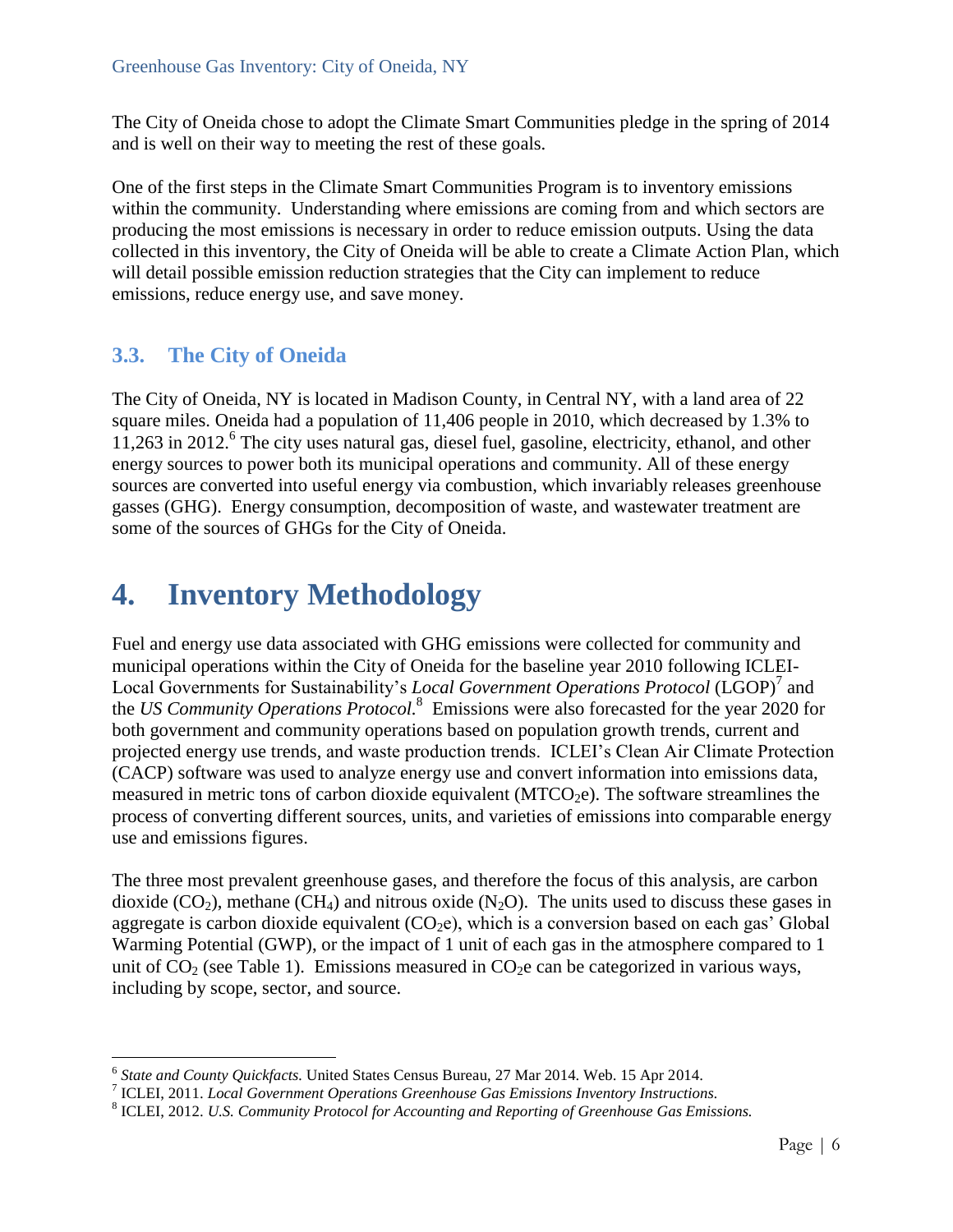| Gas (GHG)      | Formula         | <b>GWP</b> |
|----------------|-----------------|------------|
| Carbon Dioxide | CO <sub>2</sub> |            |
| Methane        |                 |            |
| Nitrous Oxide  | $\rm N_20$      | 310        |

| <b>Table 1: Global Warming Potential of Greenhouse Gases</b> |  |  |  |  |
|--------------------------------------------------------------|--|--|--|--|
|--------------------------------------------------------------|--|--|--|--|

### <span id="page-7-0"></span>**4.1. Municipal Operations**

Government emissions were categorized based on three scopes to determine accountability for greenhouse gas emissions. These scopes are laid out below, and in Table 2.

| Scope 1<br>Direct emissions that are<br>the result of local<br>government operations<br>and occur within the<br>borders of the City of<br>Oneida   | Scope 2<br><b>Indirect emissions that</b><br>are consequence of<br>activities taking place<br>outside the borders of the<br><b>City of Oneida</b> | Scope 3<br><b>Emissions that relate to</b><br>government operations<br>but are outside municipal<br>financial and operational<br>control. |
|----------------------------------------------------------------------------------------------------------------------------------------------------|---------------------------------------------------------------------------------------------------------------------------------------------------|-------------------------------------------------------------------------------------------------------------------------------------------|
| <b>Examples:</b><br>Stationary combustion<br>Mobile combustion<br>from vehicle fleet<br>Process emissions<br>from wastewater<br>treatment facility | Examples:<br>Emissions from<br>electricity used in<br>municipality but<br>produced outside of<br>municipal boundaries                             | Examples:<br>Government employee<br>commuting from<br>outside of municipal<br>boundaries into<br>municipality                             |

#### **Table 2: Emission Scope Distinctions**

Scope 1 emissions represent direct emissions that are within the control of the City of Oneida, for example stationary combustion that occurs within the City. Mobile combustion is another example of scope 1 emissions and involves greenhouse gases that are released from the government vehicle fleet. The wastewater treatment process also contributes to scope 1 emissions.

Scope 2 emissions are indirect and result from energy used within municipal boundaries but is produced outside municipal boundaries. One example is emissions from a facility located outside of Oneida that produces electricity purchased by the City of Oneida.

Scope 3 emissions represent other indirect emissions not included in Scope 2, such as government employees commuting from outside of the City into the City for work.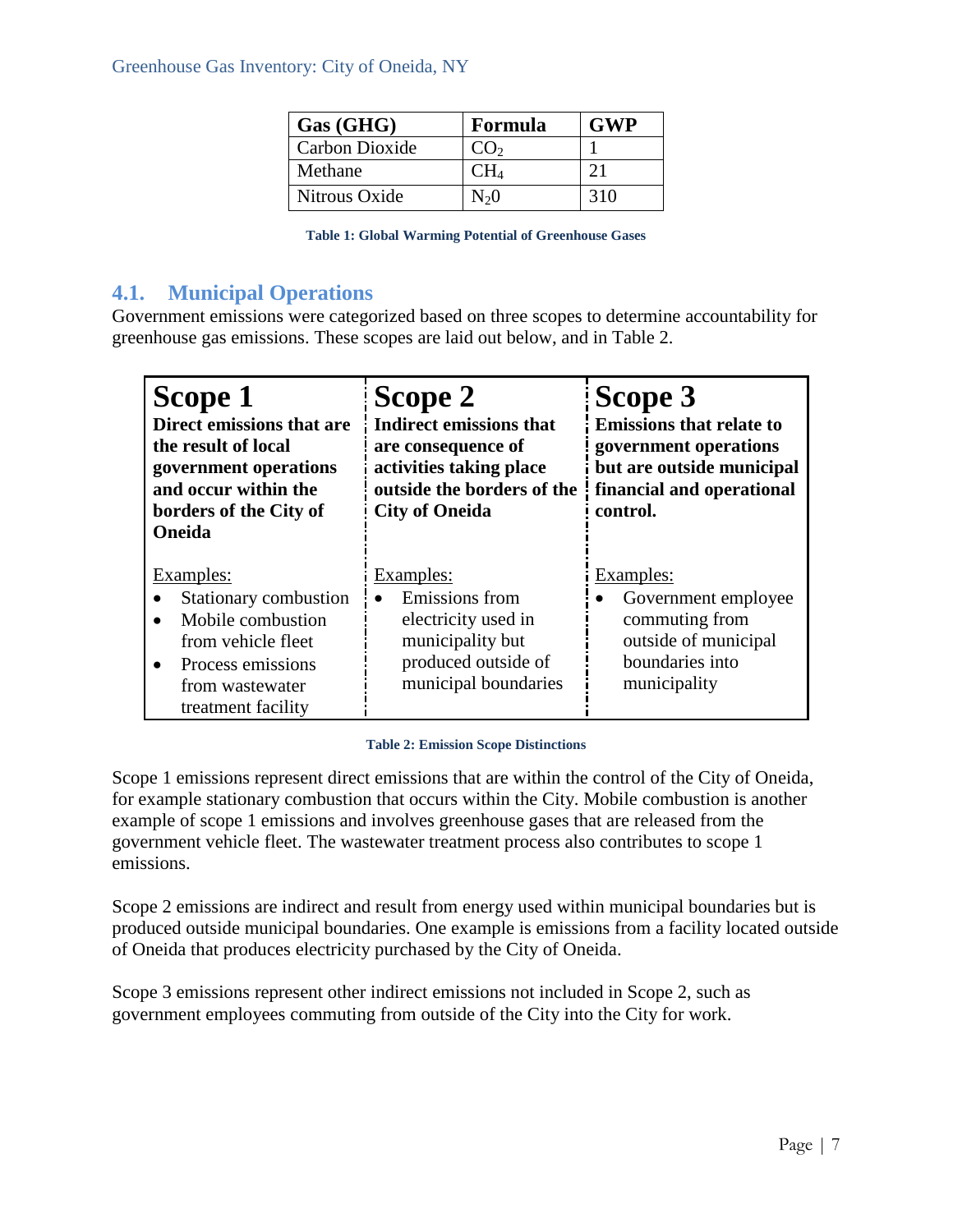### <span id="page-8-0"></span>**4.2. Community Operations**

 $\overline{a}$ 

Energy used by residents, businesses, and industries were inventoried in this report, along with emissions from community-generated waste and emissions from community transportation. Emissions for the community of Oneida were the byproduct of four major categories of activities:

- 1. **Use of Electricity by the community** This includes electricity usage that does not have a specific government purpose or is used in a government building, facility, or vehicle
- 2. **Use of fuel in residential and commercial stationary combustion** Fuel use by the community was inventoried for residential, commercial, and industrial sectors<sup>9</sup> in Oneida.
- 3. **On-road vehicle travel** Calculated from data derived from the New York State Department of Transportation (NYSDOT) Traffic Data Viewer tool and information collected by the Syracuse Metropolitan Transportation Council (SMTC).
- 4. **Generation of solid waste by community** Emissions from the solid waste output by the City of Oneida were taken into account by analyzing data from the Madison County Landfill.

Energy use data collected for both government operations and the community at large were entered into ICLEI's Clean Air and Climate Protection (CACP) 2009 software program. The CACP program served as an accounting system for greenhouse gas emissions. As sector and demographic data was input into the software, emissions data was produced. Graphs were then created to outline results.

 $9 \text{ In } 2010$ , there was no energy use by the industrial sector in the City according to National Grid's classification system.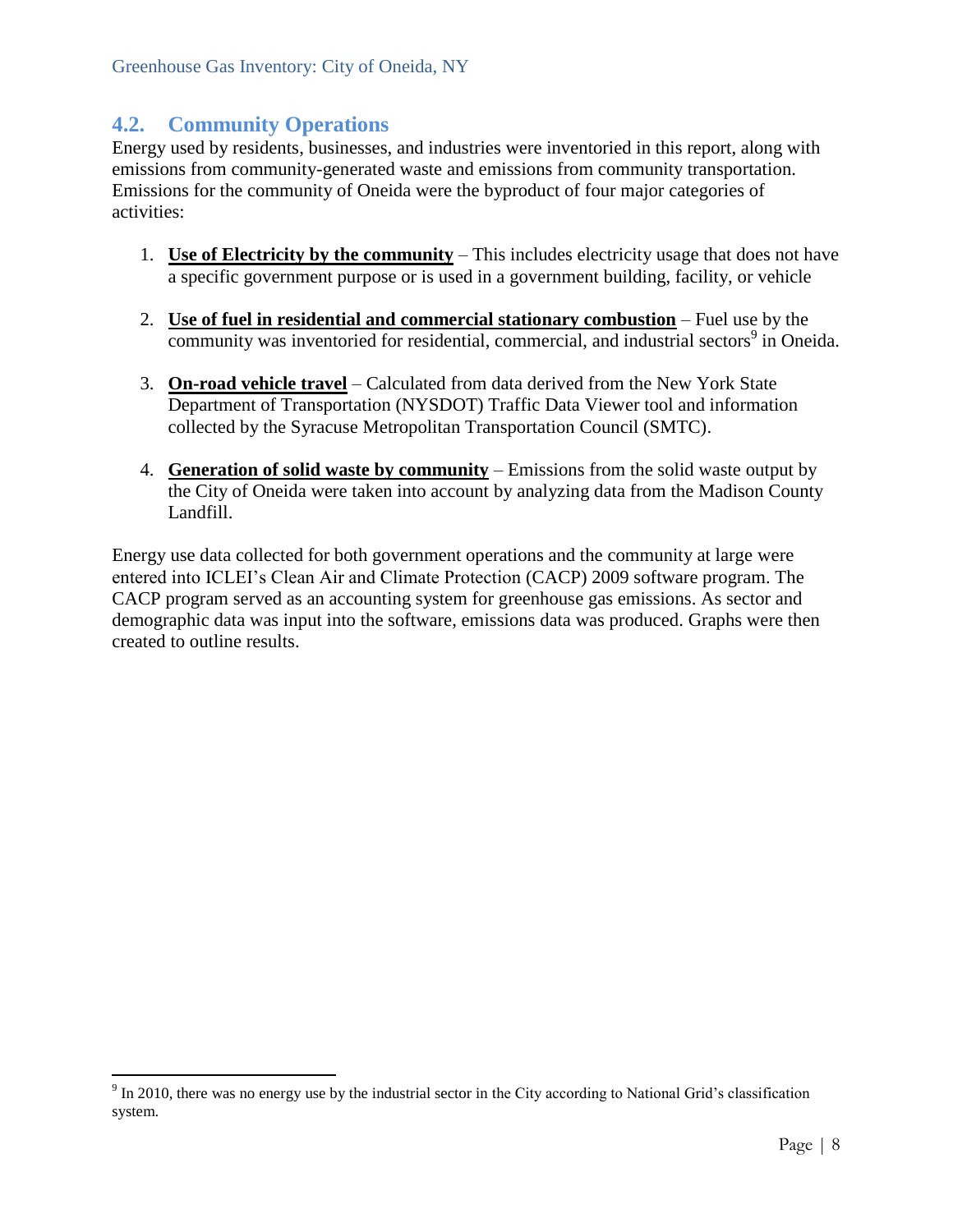## <span id="page-9-0"></span>**5. Results**

### <span id="page-9-1"></span>**5.1 Municipal Operations**

#### <span id="page-9-2"></span>**2010 Emissions by Source**

In 2010, emissions from municipal operations totaled  $2,353$  MTCO<sub>2</sub>e. The largest source of emissions for government operations in the City of Oneida came from electricity, which produced 989 MTCO<sub>2</sub>e (42% of the total), followed by 786 MTCO<sub>2</sub>e from natural gas (33%), 309 MTCO<sub>2</sub>e from gasoline (13%), 229 MTCO<sub>2</sub>e from diesel (10%), and 40 MTCO<sub>2</sub>e from other sources (2%).



**Figure 3: 2010 Municipal Operations Emissions by Source**

#### <span id="page-9-3"></span>**2010 Emissions by Scope**

In 2010, municipal operations emitted  $1,364$  MTCO<sub>2</sub>e (58%) emissions from scope 1 and 989  $MTCO<sub>2</sub>e (42%)$  emissions from scope 2. Scope 3 emissions were not included in this inventory report.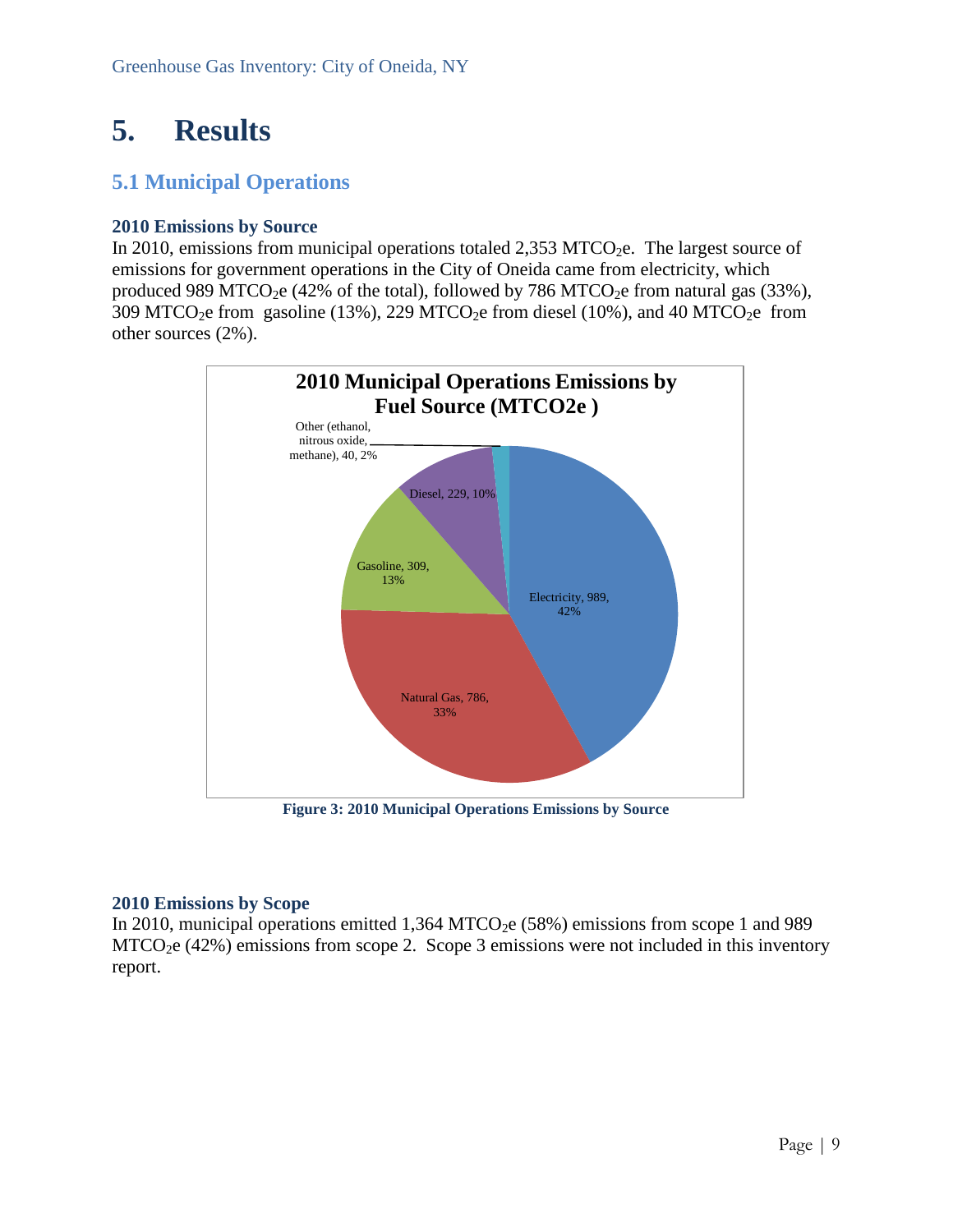

**Figure 5: 2010 Municipal Operations Emissions by Scope**

#### <span id="page-10-0"></span>**2010 Emissions by Sector**

 $\overline{a}$ 

In 2010, energy use in the Buildings and Facilities sector produced the largest amount of emissions at  $1,031$  MTCO<sub>2</sub>e (44%), followed by Vehicle Fleet with 539 MTCO<sub>2</sub>e (23%). Wastewater Treatment Facilities<sup>10</sup> produced 508 MTCO<sub>2</sub>e (21%), Streetlights and Traffic Signals emitted 143 MTCO<sub>2</sub>e (6%), Water Delivery Facilities produced 93 MTCO<sub>2</sub>e (4%), and Wastewater Treatment Processes produced 39 MTCO<sub>2</sub>e (2%).

 $10$  Wastewater Treatment Facilities refers to emissions produced by energy used by wastewater treatment facilities, such as electricity and natural gas use. Wastewater Treatment Processes refers to emissions produced by wastewater as it is treated, such as Nitrous Oxide and Methane that is released during treatment.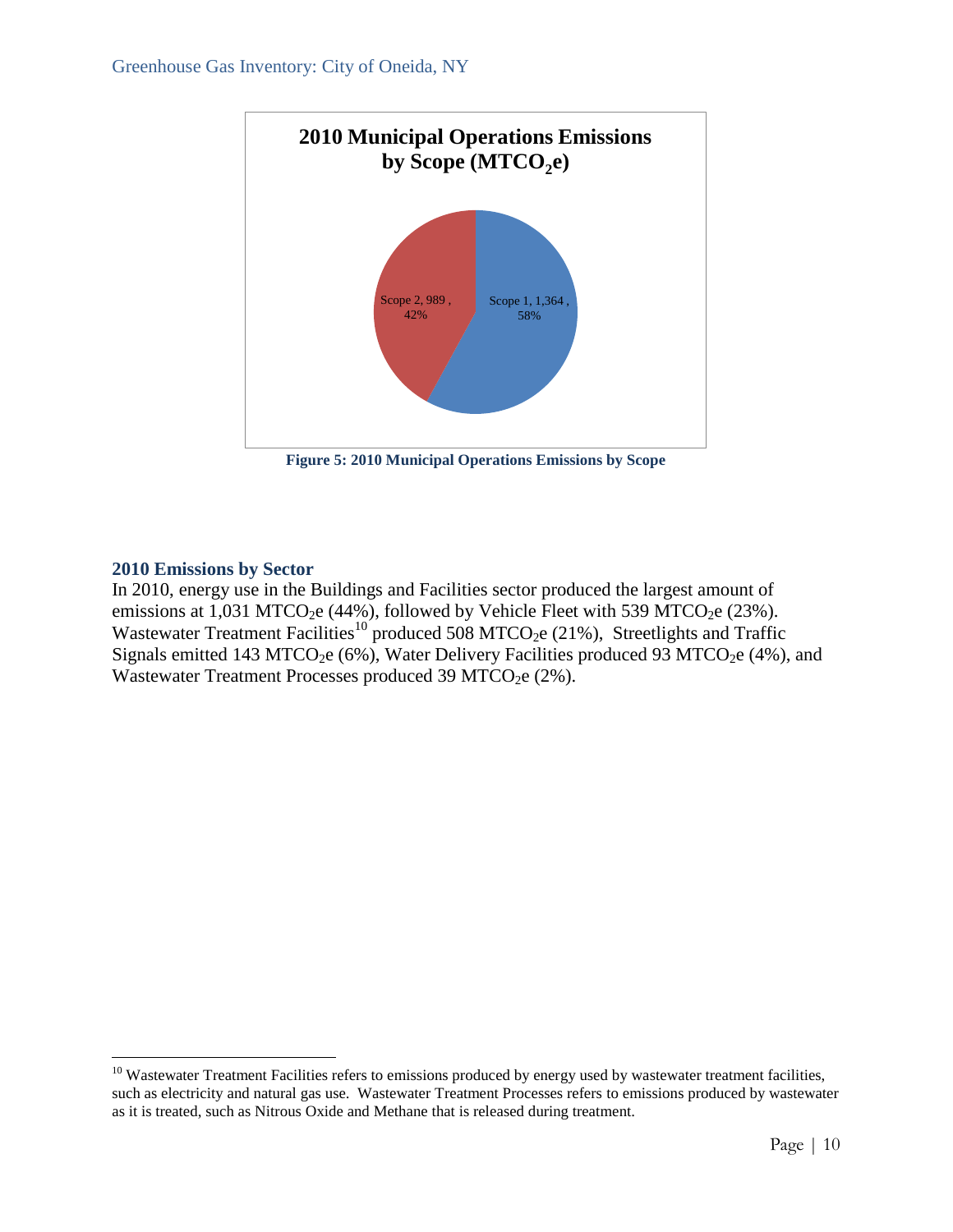

**Figure 4: 2010 Municipal Operations Emissions by Sector**

#### <span id="page-11-0"></span>**2010 Energy Use by Sector**

The following chart depicts energy consumption by the City of Oneida municpal operations in 2010, measured in Millions of Btu (MMBtu). In 2010, 18,469 MMBtu (49% of all energy consumed by the City of Oneida) was used by Buildings & Facilities, followed by 7,724 MMBtu by the Vehicle Fleet (21%), 7,637 MMBtu by the Wastewater Treatment Facilities (20%), 2,149 MMBtu by Streetlights and Traffic Signals (6%), and 1,404 MMBtu Water Delivery Facilities (4%).



**Figure 6: 2010 Municipal Operations Energy Use by Sector**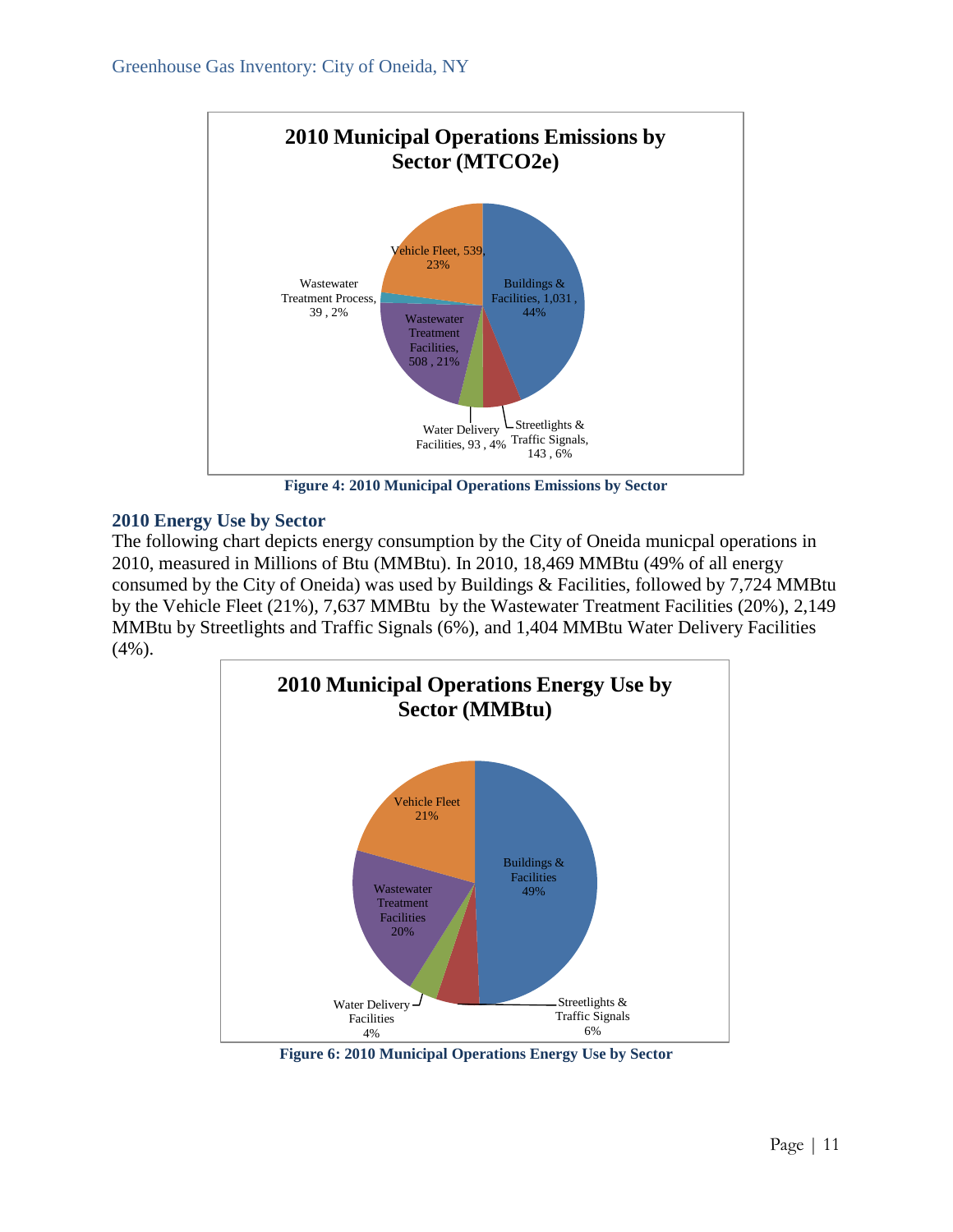#### <span id="page-12-0"></span>**2020 Municipal Operations Emissions Forecast**

The following graph depicts emissions in Oneida as inventoried in the 2010 baseline year and a 2020 forecast based on 2010 emissions and population growth trends. The 2020 projected emissions total 2,441 MTCO<sub>2</sub>e, an increase of 4% compared to the 2010 baseline year. The largest emitting sector is projected to continue to be the Buildings & Facilities (1,070 MTCO<sub>2</sub>e), followed by the Vehicle Fleet sector (559 MTCO<sub>2</sub>e), Wastewater Treatment Facilities (527 MTCO<sub>2</sub>e), Streetlight & Traffic Signals (148 MTCO<sub>2</sub>e), Water Delivery Facilities (96 MTCO<sub>2</sub>e), and Wastewater Treatment Processes (40 MTCO<sub>2</sub>e).



**Figure 7: 2020 Government Forecast**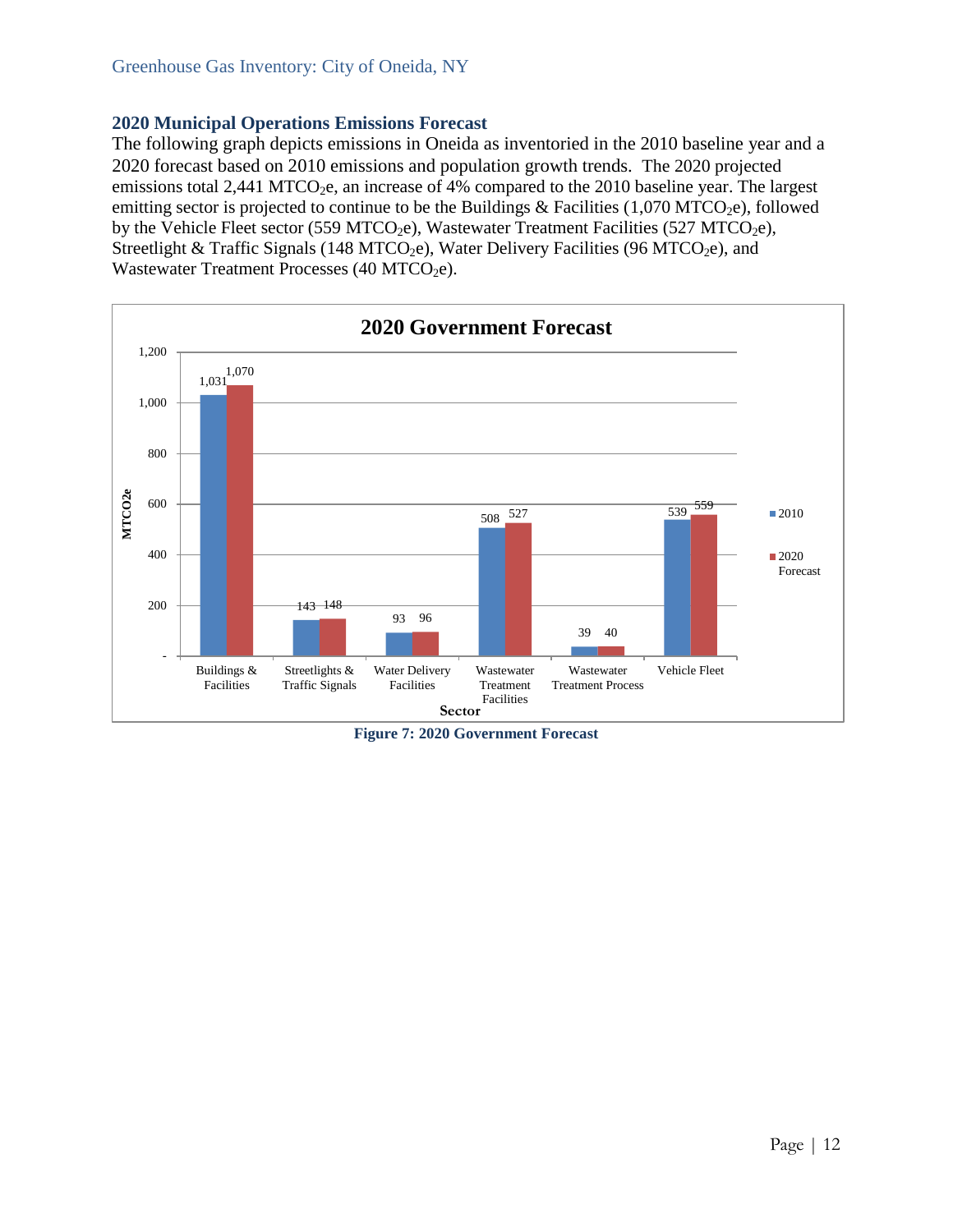### <span id="page-13-0"></span>**5.2 Community Operations**

#### <span id="page-13-1"></span>**2010 Emissions by Source**

In 2010, community emissions totaled  $106,831$  MTCO<sub>2</sub>e. Gasoline was the largest source of emissions, producing  $39,258$  MTCO<sub>2</sub>e ( $37\%$ ). Natural Gas and Electricity were also large emitters, creating  $36,076$  MTCO<sub>2</sub>e (34%) and  $17,132$  MTCO<sub>2</sub>e (16%), respectively.



**Figure 8: 2010 Community Emissions by Source**

#### <span id="page-13-2"></span>**2010 Emissions by Sector**

In 2010, the largest percentage of community emissions was produced by the Transportation sector, which produced  $48,224$  MTCO<sub>2</sub>e ( $45\%$ ). The Commercial Energy Use sector produced  $36,597$  MTCO<sub>2</sub>e  $(34%)$ , and the Residential Energy Use sector produced 20,667 MTCO<sub>2</sub>e (20%). The Waste sector produced the smallest amount of emissions, creating  $1,343$  MTCO<sub>2</sub>e  $(1\%)$ .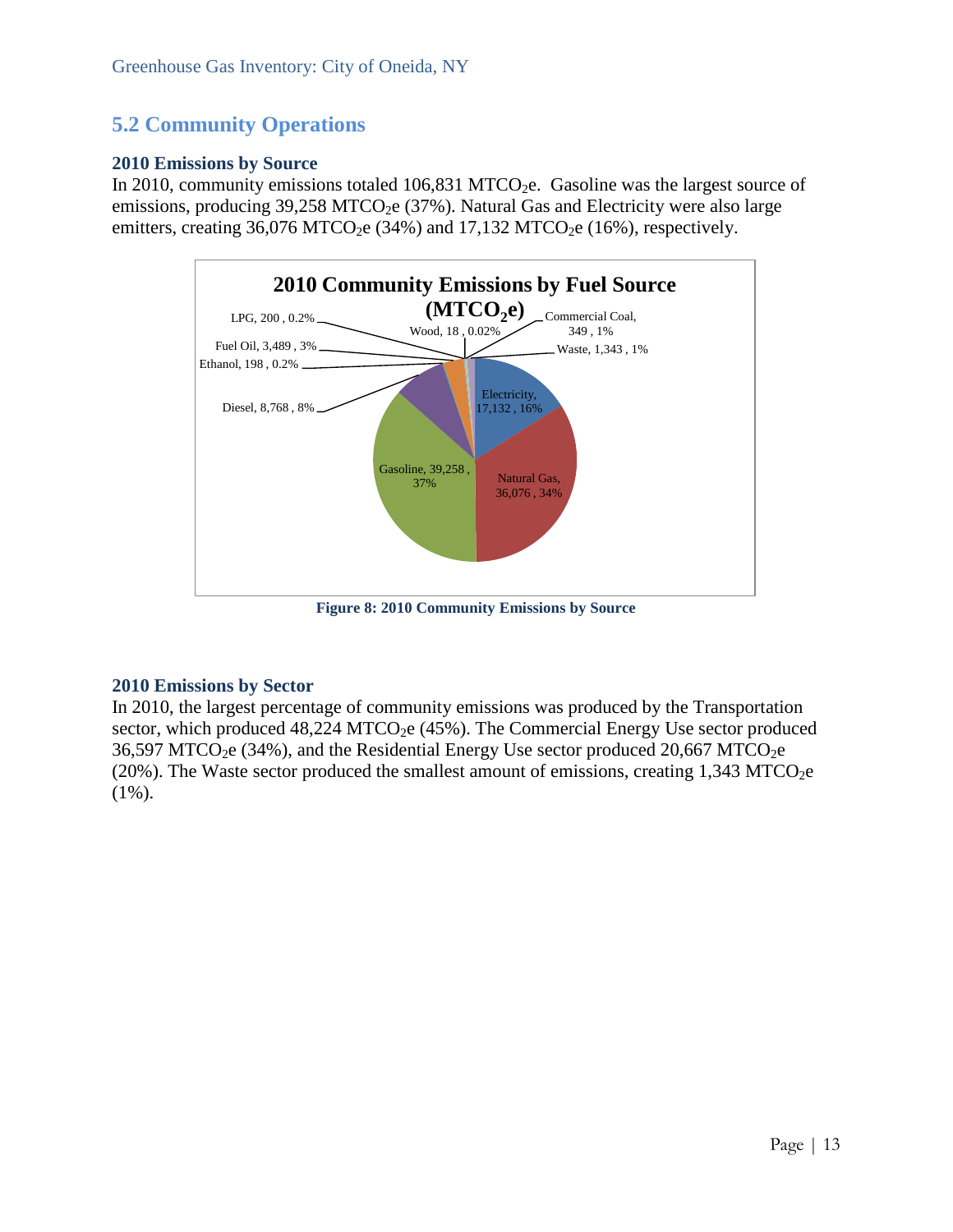

**Figure 9: 2010 Community Emissions by Sector**

#### <span id="page-14-0"></span>**2010 Energy Use by Sector**

The following chart depicts energy consumption by community operations in 2010, measured in Millions of Btu (MMBtu). In 2010, 714,849 MMBtu (42% of all energy consumed) was used by the Transportation sector, 635,453 MMBtu (37%) was used by the Commercial Energy Use sector, and 356,747 MMBtu (21%) was used by the Residential Energy Use sector.



**Figure 10: 2010 Community Energy Use by Sector**

### <span id="page-14-1"></span>**2020 Community Operations Emissions Forecast**

The following graph depicts community emissions in Oneida as inventoried in the 2010 baseline year and a 2020 forecast based on 2010 emissions, population growth trends, energy use trends,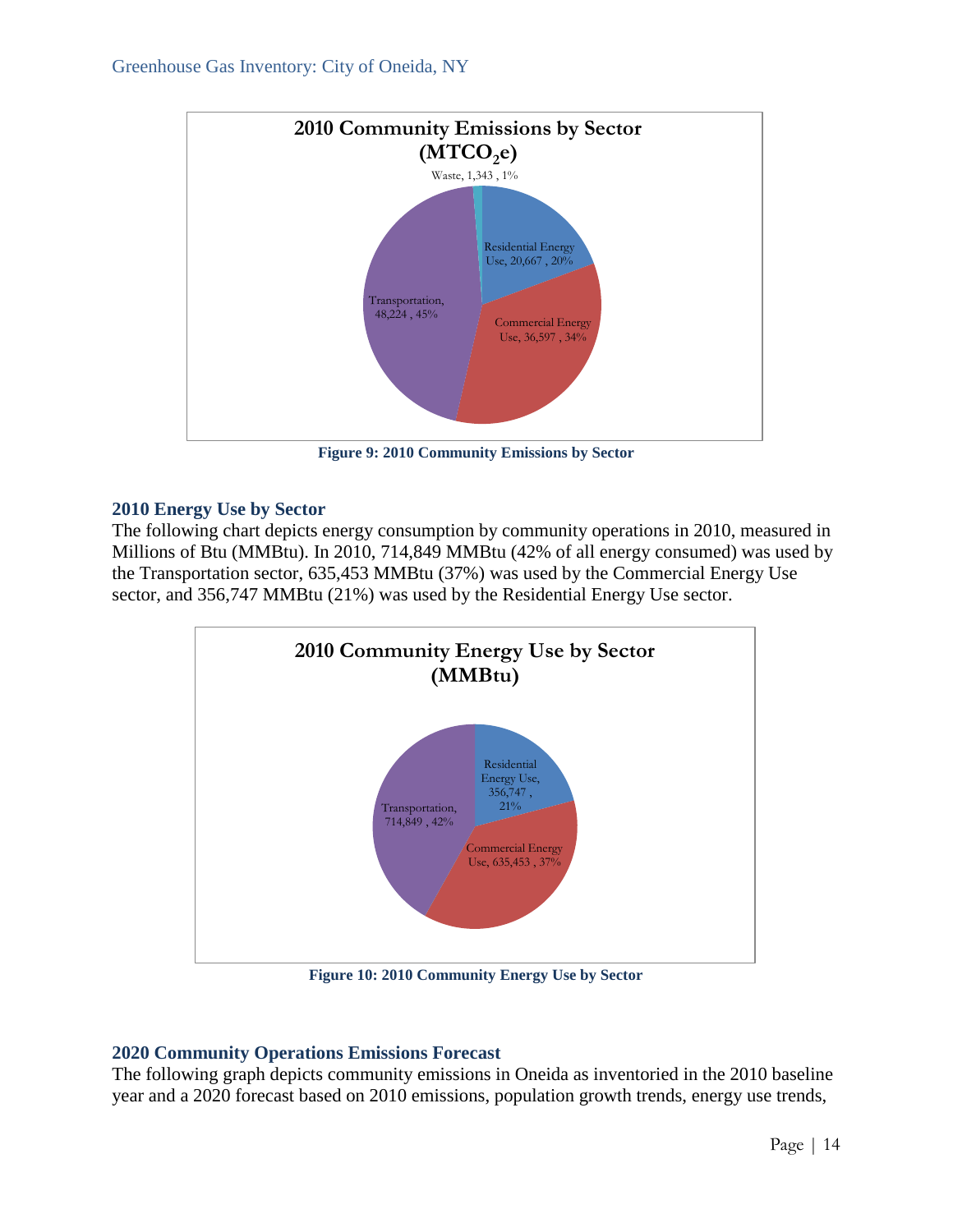and waste production trends. In the year 2020, emissions are projected to total 102,243 MTCO<sub>2</sub>e. The largest emitting sector is projected to continue to be Transportation (59,311)  $MTCO<sub>2</sub>e$ ), followed by Commercial Energy Usage (27,073 MTCO<sub>2</sub>e), Residential Energy Usage  $(14,441$  MTCO<sub>2</sub>e), and Waste  $(1,418$  MTCO<sub>2</sub>e).



**Figure 11: 2020 Community Emissions Forecast**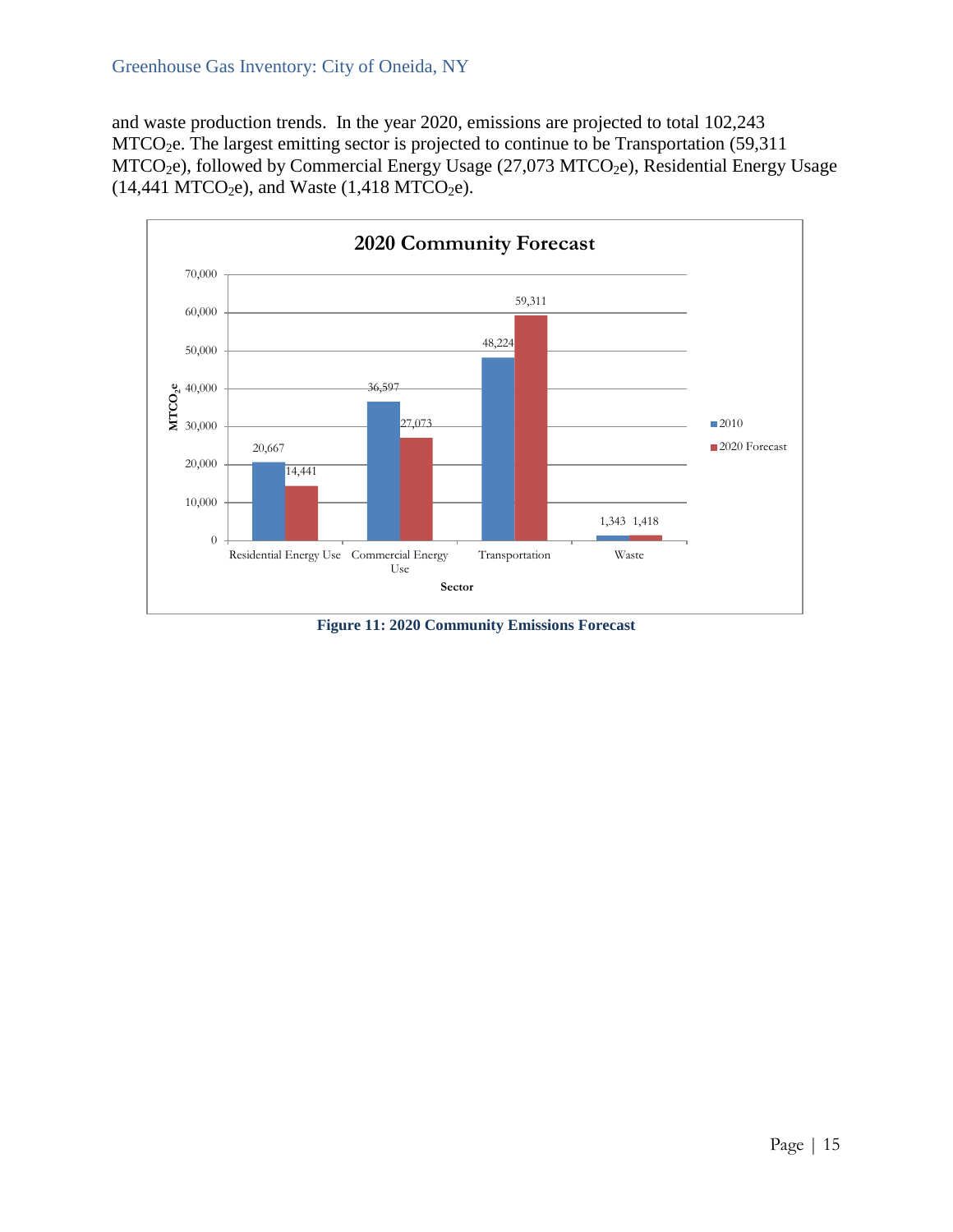## <span id="page-16-0"></span>**6. Conclusion**

In 2010, greenhouse gas emissions from the City of Oneida totaled  $2,353$  MTCO<sub>2</sub>e for government operations and  $106,831$  MTCO<sub>2</sub>e for the community at large. Assuming all operational procedures continue as usual, the emissions forecasted for 2020 are  $2,441$  MTCO<sub>2</sub>e for municipal operations and  $102,243$  MTCO<sub>2</sub>e for the community. In order to better understand and better develop GHG emission reducing policies, it is recommended that an audit of this nature be conducted periodically. An updated GHG emission inventory is recommended to ensure accurate planning for emission reduction targets.

As GHG accounting tools and methods are refined, the City should consider the inclusion of additional emission sources. The institutionalization of inventory data collection processes and tracking will enable the City to repeat this analysis more easily and achieve greater efficiency.

The information gathered in this GHG inventory will provide a benchmark for planning purposes with the goal of setting an emissions reduction target and developing a Climate Action Plan. The Central New York Regional Planning and Development Board (CNY RPDB) will assist the City of Oneida in creating a Climate Action Plan that will allow the City to reduce emissions, energy use, and energy costs.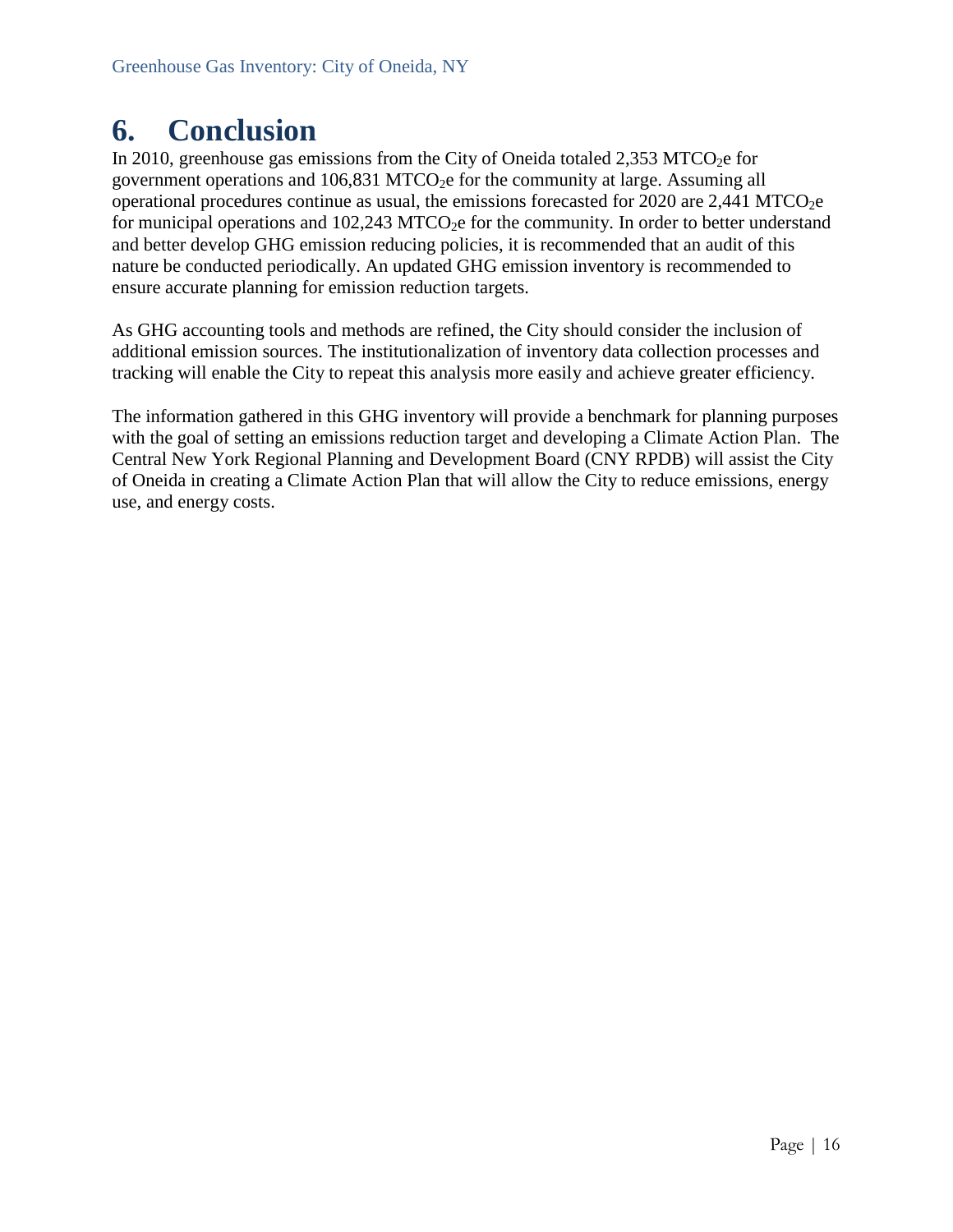## <span id="page-17-0"></span>**7. Appendix A: Community Protocol Compliance**

ICLEI protocol‐compliant inventories must include a table illustrating included and excluded emissions sources and activities, along with final emissions figures. The table below depicts the included and excluded emissions sources and activities and final emissions figures for this inventory and uses ICLEI's notation keys found in the U.S. Community Protocol, Appendix B.

|                                                                                                                                                                                                                |                           |                                     |                                                                                                      |                                                          |                                       | IE- Included Elsewhere                      | SI- Local government signif |
|----------------------------------------------------------------------------------------------------------------------------------------------------------------------------------------------------------------|---------------------------|-------------------------------------|------------------------------------------------------------------------------------------------------|----------------------------------------------------------|---------------------------------------|---------------------------------------------|-----------------------------|
| Emissions Report Summary Table (2010 baseline year)                                                                                                                                                            |                           |                                     |                                                                                                      |                                                          |                                       | NE- Not estimated<br>NA- not applicable     | CA- community-wide activit  |
| Include estimates of emissions associated with the 5 basic emissions generating activities                                                                                                                     |                           |                                     |                                                                                                      |                                                          |                                       | NO- not occurring                           |                             |
|                                                                                                                                                                                                                |                           |                                     |                                                                                                      |                                                          |                                       |                                             |                             |
| <b>Emissions Type</b>                                                                                                                                                                                          | <b>Source or Activity</b> | <b>Activity Data</b>                | <b>Emissions Factor &amp; Source</b>                                                                 | <b>Accounting Method</b>                                 |                                       | Included (SI, CA) Excluded (IE, NA, NO, NE) | Emissions (MTCO2e)          |
| <b>Built Environment</b>                                                                                                                                                                                       |                           |                                     |                                                                                                      |                                                          |                                       |                                             |                             |
|                                                                                                                                                                                                                |                           |                                     | 53.02 kg CO2/MMBtu; 1 g                                                                              | Collected data from                                      |                                       |                                             |                             |
| Use of fuel in residential stationary combustion (nat. gas- MMBtu) source and activity                                                                                                                         |                           |                                     | CH4/MMBtu; 0.1 g N2O/MMBtu; EPA National Grid and put into<br>242,353 Mandatory Reporting Rule (MRR) | CACP                                                     | CA                                    |                                             | 12,883                      |
|                                                                                                                                                                                                                |                           |                                     | Averaged distillate fuel oil #1, 2,4<br>EF= 74.5 kg CO2/MMBtu; LPG=                                  | Used ICLEI's US                                          |                                       |                                             |                             |
|                                                                                                                                                                                                                |                           |                                     | 62.98 kg CO2/MMBtu; EPA                                                                              | Community Protocol<br>Appendix C (Built                  |                                       |                                             |                             |
| Use of fuel in residential stationary combustion (fuel oil, wood, LPG- MMBtu) source and activity                                                                                                              |                           |                                     | 21,989 Mandatory Reporting Rule (MRR)                                                                | Environment), BE 1.2                                     | CA                                    |                                             | 1.639                       |
|                                                                                                                                                                                                                |                           |                                     | 53.02 kg CO2/MMBtu; 1 g<br>CH4/MMBtu; 0.1 g N2O/MMBtu; EPA National Grid and put into                | Collected data from                                      |                                       |                                             |                             |
| Use of fuel in commercial stationary combustion (nat. gas- MMBtu) source and activity                                                                                                                          |                           |                                     | 436,314 Mandatory Reporting Rule (MRR)                                                               | CACP                                                     | CA                                    |                                             | 23,193                      |
|                                                                                                                                                                                                                |                           |                                     | Coal/coke mixed commercial sector=<br>93.4 kg CO2/MMBtu; Averaged                                    |                                                          |                                       |                                             |                             |
|                                                                                                                                                                                                                |                           |                                     | distillate fuel oil #1, 2,4 EFs= 74.5 kg Used ICLEI's US<br>CO <sub>2</sub> /MMBtu; LPG= 62.98 kg    |                                                          |                                       |                                             |                             |
|                                                                                                                                                                                                                |                           |                                     | CO <sub>2</sub> /MMBtu; EPA Mandatory                                                                | Community Protocol<br>Appendix C (Built                  |                                       |                                             |                             |
| Use of commercial stationary combustion (fuel- MMBtu) source and activity                                                                                                                                      |                           |                                     | 33,937 Reporting Rule (MRR)                                                                          | Environment), BE 1.3                                     | CA                                    |                                             | 2,417                       |
|                                                                                                                                                                                                                |                           |                                     | 53.02 kg CO2/MMBtu; 1 g                                                                              |                                                          |                                       |                                             |                             |
| Industrial Stationary combustion sources (nat. gas- MMBtu) source and activity                                                                                                                                 |                           | <b>NA</b>                           | CH4/MMBtu; 0.1 g N2O/MMBtu; EPA<br>Mandatory Reporting Rule (MRR)                                    |                                                          | <b>NA</b>                             |                                             |                             |
|                                                                                                                                                                                                                |                           |                                     |                                                                                                      |                                                          |                                       |                                             |                             |
|                                                                                                                                                                                                                |                           |                                     |                                                                                                      |                                                          |                                       |                                             |                             |
| Industrial Stationary combustion sources (fuel- MMBtu) source and activity                                                                                                                                     |                           | <b>NA</b>                           |                                                                                                      |                                                          | NA                                    |                                             |                             |
| Electricity                                                                                                                                                                                                    |                           |                                     |                                                                                                      |                                                          |                                       |                                             |                             |
|                                                                                                                                                                                                                |                           |                                     |                                                                                                      |                                                          |                                       |                                             |                             |
|                                                                                                                                                                                                                |                           |                                     |                                                                                                      |                                                          |                                       |                                             |                             |
|                                                                                                                                                                                                                |                           |                                     |                                                                                                      |                                                          |                                       |                                             |                             |
|                                                                                                                                                                                                                |                           |                                     |                                                                                                      |                                                          |                                       |                                             |                             |
| Power generation (natural gas use- therms) source                                                                                                                                                              |                           | <b>NA</b>                           |                                                                                                      |                                                          | <b>NA</b>                             |                                             |                             |
|                                                                                                                                                                                                                |                           |                                     |                                                                                                      | Collected data from<br>National Grid and put into        |                                       |                                             |                             |
| use of electricity by the community (MWh)                                                                                                                                                                      | activity                  |                                     | 27,122,960 eGrid 2009 subregion factors (EPA) CACP                                                   |                                                          | CA                                    |                                             | 17,132                      |
| <b>District Heating/Cooling</b><br>District Heating/Cooling facilities in community source                                                                                                                     |                           | <b>NA</b>                           |                                                                                                      |                                                          | <b>NA</b>                             |                                             |                             |
| Use of district heating/cooling by community activity                                                                                                                                                          |                           | <b>NA</b>                           |                                                                                                      |                                                          | <b>NA</b>                             |                                             |                             |
|                                                                                                                                                                                                                |                           |                                     |                                                                                                      |                                                          |                                       |                                             |                             |
|                                                                                                                                                                                                                |                           |                                     | EPA GHGRP data reported here:                                                                        |                                                          |                                       |                                             |                             |
| Industrial process emissions in the community source<br>Refrigerant leakage in the community source                                                                                                            |                           | <b>NA</b><br><b>NA</b>              | ghgdata.epa.gov                                                                                      |                                                          | <b>NA</b><br>NE                       |                                             |                             |
| <b>Transportation and other Mobile Sources</b>                                                                                                                                                                 |                           |                                     |                                                                                                      |                                                          |                                       |                                             |                             |
| On-road passenger vehicles                                                                                                                                                                                     |                           |                                     |                                                                                                      |                                                          |                                       |                                             |                             |
|                                                                                                                                                                                                                |                           |                                     |                                                                                                      |                                                          |                                       |                                             |                             |
|                                                                                                                                                                                                                |                           |                                     |                                                                                                      | Used formula: AADT x                                     |                                       |                                             |                             |
|                                                                                                                                                                                                                |                           |                                     |                                                                                                      | Road Length x 365 days                                   |                                       |                                             |                             |
|                                                                                                                                                                                                                |                           |                                     | CACP (Version 3.0) & EPA MRR<br>emission factors for gasoline and                                    | per year = AVMT. For<br>roads without AADT               |                                       |                                             |                             |
|                                                                                                                                                                                                                |                           |                                     | diesel (varies by vehicle class for                                                                  | counts, used "Minimum<br>Maintenance Standards           |                                       |                                             |                             |
|                                                                                                                                                                                                                |                           |                                     | N2O & CH4): LGOP gasoline<br>EF=8.78 kgCO2/gal; diesel EF=                                           | Regulation 239/02," which                                |                                       |                                             |                             |
|                                                                                                                                                                                                                |                           |                                     |                                                                                                      |                                                          |                                       |                                             |                             |
|                                                                                                                                                                                                                |                           |                                     | 10.21 kgCO2/gal CACP (Version                                                                        | meant taking length of<br>roadway without AADT           |                                       |                                             |                             |
|                                                                                                                                                                                                                |                           |                                     | 3.0) & EPA MRR emission factors<br>for gasoline and diesel (varies by                                | counts, multiplying by a<br>factor of 6 for rural roads, |                                       |                                             |                             |
| on-road passenger vehicles operating within the community (VMT) source                                                                                                                                         |                           | 90,351,032 veh                      |                                                                                                      |                                                          | CA                                    |                                             | 48,224                      |
|                                                                                                                                                                                                                |                           |                                     |                                                                                                      |                                                          |                                       |                                             |                             |
|                                                                                                                                                                                                                |                           |                                     |                                                                                                      |                                                          |                                       |                                             |                             |
|                                                                                                                                                                                                                |                           |                                     |                                                                                                      |                                                          |                                       |                                             |                             |
| on-road passenger vehicle travel associated with community land uses (VMT) activity                                                                                                                            |                           | <b>NA</b>                           |                                                                                                      |                                                          | <b>NE</b>                             |                                             |                             |
| on-road freight and service vehicles operating within the community boundary                                                                                                                                   | source                    | <b>NA</b>                           |                                                                                                      |                                                          | <b>NE</b>                             |                                             |                             |
| on-road freight and service vehicle travel associated with community land uses activity                                                                                                                        |                           | <b>NA</b>                           |                                                                                                      |                                                          | <b>NE</b>                             |                                             |                             |
|                                                                                                                                                                                                                |                           |                                     |                                                                                                      |                                                          |                                       |                                             |                             |
|                                                                                                                                                                                                                |                           |                                     |                                                                                                      |                                                          |                                       |                                             |                             |
|                                                                                                                                                                                                                |                           |                                     |                                                                                                      |                                                          |                                       |                                             |                             |
| On-road transit vehicles operating within the community boundary source                                                                                                                                        |                           | <b>NA</b>                           |                                                                                                      |                                                          | $_{\rm NE}$                           |                                             |                             |
|                                                                                                                                                                                                                |                           | <b>NA</b>                           |                                                                                                      |                                                          | NF                                    |                                             |                             |
| transit rail vehicles operating within the community boundary source<br>use of transit rail travel by community activity                                                                                       |                           | <b>NA</b>                           |                                                                                                      |                                                          | $_{\rm NE}$                           |                                             |                             |
| On-road freight vehicles<br><b>Transit Rail</b><br>Inter-city passenger rail vehicles operating within the community boundary                                                                                  | source                    | <b>NA</b><br><b>NA</b>              |                                                                                                      |                                                          | <b>NE</b><br>$_{\rm NE}$              |                                             |                             |
| Freight rail vehicles operating within the community boundary source                                                                                                                                           |                           |                                     |                                                                                                      |                                                          |                                       |                                             |                             |
| Marine<br>Marine vessels operating within community boundary source<br>use of ferries by community activity<br>Off-road surface vehicles and other mobile equipment operating within community boundary source |                           | <b>NA</b><br><b>NA</b><br><b>NA</b> |                                                                                                      |                                                          | <b>NA</b><br><b>NA</b><br>$_{\rm NE}$ |                                             |                             |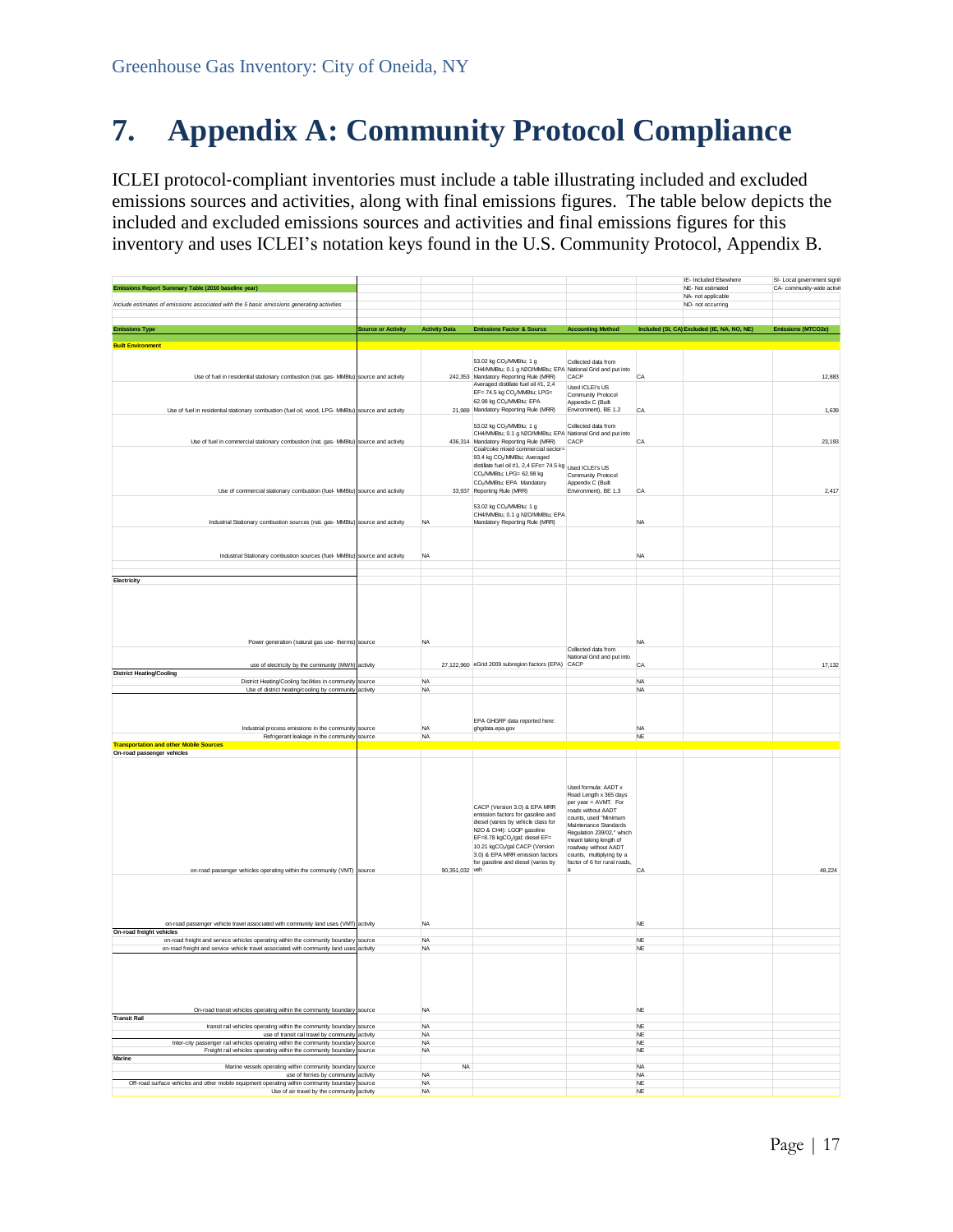## Greenhouse Gas Inventory: City of Oneida, NY

| <b>Solid Waste</b>                                                                                                                                                                                                 |                     |                        |                                                                                                                                                                                                                                                                                                                       |                                                  |                 |       |
|--------------------------------------------------------------------------------------------------------------------------------------------------------------------------------------------------------------------|---------------------|------------------------|-----------------------------------------------------------------------------------------------------------------------------------------------------------------------------------------------------------------------------------------------------------------------------------------------------------------------|--------------------------------------------------|-----------------|-------|
| <b>Solid Waste</b>                                                                                                                                                                                                 |                     |                        |                                                                                                                                                                                                                                                                                                                       |                                                  |                 |       |
| Operation of solid waste disposal facilities in community source                                                                                                                                                   |                     | <b>NA</b>              | Process emissions reported to the<br>EPA GHGRP annually; stationary<br>combustion emissions accounted for<br>in the energy use sector                                                                                                                                                                                 |                                                  | <b>NA</b>       |       |
|                                                                                                                                                                                                                    |                     |                        |                                                                                                                                                                                                                                                                                                                       | Used ICLEI's US                                  |                 |       |
| generation and disposal of solid waste by the community source and activity                                                                                                                                        |                     | 7.291.49               |                                                                                                                                                                                                                                                                                                                       | Community Protocol<br>Appendix E (Solid Waste CA |                 | 1.343 |
| <b>Water and Wastewater</b>                                                                                                                                                                                        |                     |                        |                                                                                                                                                                                                                                                                                                                       |                                                  |                 |       |
| Potable Water- Energy Use                                                                                                                                                                                          |                     |                        |                                                                                                                                                                                                                                                                                                                       |                                                  |                 |       |
| Operation of water delivery facilities in the community source                                                                                                                                                     |                     | <b>NA</b>              | CACP 3.0 eGrid 2009 electricity<br>emission factors; and natural gas<br>emission factors= 53.02 kg<br>CO2/MMBtu; 1 g CH4/MMBtu; 0.1 g<br>N2O/MMBtu                                                                                                                                                                    |                                                  | IE              |       |
| Use of energy associated with use of potable water by the community activity                                                                                                                                       |                     | <b>NA</b>              |                                                                                                                                                                                                                                                                                                                       |                                                  | IE              |       |
| Use of energy associated with generation of wastewater by the community activity                                                                                                                                   |                     | <b>NA</b>              | CACP 3.0 eGrid 2009 electricity<br>emission factors; and natural gas<br>emission factors=53.02 kg<br>CO2/MMBtu; 1 g CH4/MMBtu; 0.1 g<br>N2O/MMBhi                                                                                                                                                                     |                                                  | <b>NE</b>       |       |
| <b>Centralized Wastewater Systems- Process Emissions</b>                                                                                                                                                           |                     |                        |                                                                                                                                                                                                                                                                                                                       |                                                  |                 |       |
|                                                                                                                                                                                                                    |                     |                        | Method WW.8= EF without<br>nitrification or denitrification= 3.2 g<br>N <sub>2</sub> O/person equivalent/year; Method<br>WW.12a= EF for stream/river<br>discharge= 0.005 kg N <sub>2</sub> O-N/kg<br>sewage-N dischargedMethod<br>WW.8= EF without nitrification or<br>denitrification= 3.2 g N <sub>2</sub> O/person |                                                  |                 |       |
| Process emissions from operation of wastewater treatment facilities located in community source<br>process emissions associated with generation of wastewater by community                                         | activity            | <b>NA</b><br><b>NA</b> | equiv                                                                                                                                                                                                                                                                                                                 |                                                  | IE<br><b>NA</b> |       |
| Use of septic systems in community                                                                                                                                                                                 | source and activity | <b>NA</b>              |                                                                                                                                                                                                                                                                                                                       |                                                  | <b>NA</b>       |       |
| <b>Agriculture</b>                                                                                                                                                                                                 |                     |                        |                                                                                                                                                                                                                                                                                                                       |                                                  |                 |       |
| Domesticated animal production source                                                                                                                                                                              |                     | <b>NA</b>              |                                                                                                                                                                                                                                                                                                                       |                                                  | <b>NE</b>       |       |
| Manure decomposition and treatment source                                                                                                                                                                          |                     | <b>NA</b>              |                                                                                                                                                                                                                                                                                                                       |                                                  | <b>NE</b>       |       |
| <b>Upstream Impacts of Community-wide Activities</b>                                                                                                                                                               |                     |                        |                                                                                                                                                                                                                                                                                                                       |                                                  |                 |       |
| Upstream impacts of fuels used in stationary applications by community activity                                                                                                                                    |                     | <b>NA</b>              |                                                                                                                                                                                                                                                                                                                       |                                                  | <b>NE</b>       |       |
| upstream and transmissions and distribution impacts of purchased electricity used by the<br>community                                                                                                              | activity            | <b>NA</b>              |                                                                                                                                                                                                                                                                                                                       |                                                  | <b>NE</b>       |       |
| upstream impacts of fuels used for transportation in trips associated with the community                                                                                                                           | activity            | <b>NA</b>              |                                                                                                                                                                                                                                                                                                                       |                                                  | <b>NF</b>       |       |
| upstream impacts of fuels used by water and wastewater facilities for water used and wastewater<br>generated within the community boundary activity                                                                |                     | <b>NA</b>              |                                                                                                                                                                                                                                                                                                                       |                                                  | <b>NE</b>       |       |
| Upstream impacts of select materials (concrete, food, paper, carpets, etc.) used by the whole<br>community (additional community-wide flows of goods & services will create significant double<br>counting issues) | activity            | <b>NA</b>              |                                                                                                                                                                                                                                                                                                                       |                                                  | NE              |       |
| <b>Independent Consumption-Based Accounting</b>                                                                                                                                                                    |                     |                        |                                                                                                                                                                                                                                                                                                                       |                                                  |                 |       |
| Household consumption (e.g., gas & electricity, transportation, and the purchase of all other food,<br>goods and services by all households in the community) activity                                             |                     | <b>NA</b>              |                                                                                                                                                                                                                                                                                                                       |                                                  | <b>NE</b>       |       |
| Government consumption (e.g., gas & electricity, transportation, and the purchase of all other<br>food, goods and services by all governments in the community) activity                                           |                     | <b>NA</b>              |                                                                                                                                                                                                                                                                                                                       |                                                  | <b>NE</b>       |       |
| Lifecycle emissions of community businesses (e.g., gas & electricity, transportation, and the<br>purchase of all other food, goods and services by all businesses in the community) activity                       |                     | <b>NA</b>              |                                                                                                                                                                                                                                                                                                                       |                                                  | <b>NE</b>       |       |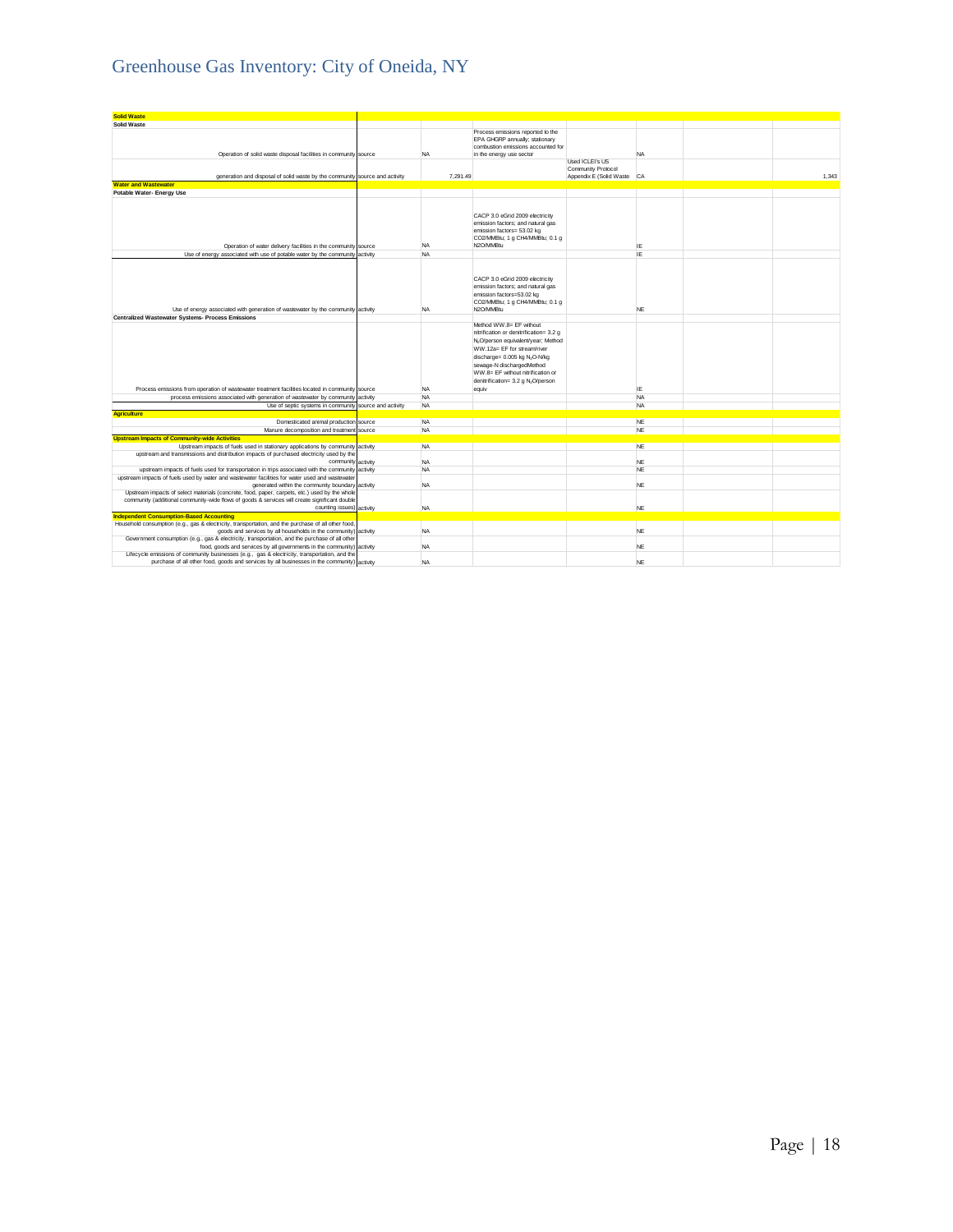## <span id="page-19-0"></span>**8. Appendix B: Estimation Method for Vehicle Miles Traveled**

The New York State Department of Transportation (NYSDOT) Traffic Data Viewer and information collected by the Syracuse Metropolitan Transportation Council (SMTC) provided data on the Annual Average Daily Traffic (AADT) going through the City of Oneida.<sup>11</sup> Internal GIS data was utilized to generate road lengths within the City boundary, and these lengths were multiplied with the traffic counts to derive estimates for daily vehicle miles travelled (DVMT). DVMT was then multiplied by 365 days per year to derive annual vehicle miles traveled (AVMT). These estimates were entered into CACP to calculate emissions using the following fuel allocations: 7% diesel, 83% gasoline, and 10% ethanol (to account for the 10% ethanol in most modern gasoline blends).

The NYSDOT relies on actual and estimated traffic counts for their model, which may result in slight over or under estimations in the average daily traffic data. Additionally, the counts do not distinguish between origin and destination; therefore, these counts represent all vehicle trips that begin, end, and travel through the City of Oneida, therefore resulting in slight overestimations of City VMT.

Also, the NYSDOT tracks traffic counts for main arteries only; therefore, additional calculations for AADT were needed to estimate AVMT for local/collector roads. The total length of roads in Oneida with traffic counts is 36.791 miles, while 63.816 miles of roads do not have AADT counts available.

According to the *Minimum Maintenance Standards Regulation 239/02*, a set of guidelines produced by the Association of Municipalities of Ontario to help local communities estimate traffic volume, while conducting an AADT count, it is possible to estimate the traffic volume for dead-ends and cul-de-sacs to avoid resource intensive counts. This can be done by counting the number of houses on the roadway and multiplying by a factor of 6 for rural areas and 10 for urban areas.

This method was applied to the City of Oneida for the roads without AADT counts. It was determined that there are 4,479 occupied households in the City of Oneida, according to the 2010 US Census. It was assumed that all 4,479 homes are on roadways that do not have a count, since most houses are on local/collector roads and almost all local/collector roads in Oneida did not have an AADT count. By multiplying 4,479 homes by 6, a combined AADT count of 26,874 was calculated for all 63.816 miles of roads without AADT counts available. In order to calculate VMTs, an average AADT value was needed, and derived by dividing 26,874 by the 63.816 miles of uncounted roadway. This gave an average AADT value of 421, which was applied to all roadways that did not have a count.

There is some error involved in this method. For instance, the method is meant to be applied to dead end streets and cul-de-sacs, but this study applied it to all roads in Oneida without AADT

 $\overline{a}$ 

<sup>&</sup>lt;sup>11</sup> NYS DOT Traffic Data Viewer, http://gis.dot.ny.gov/tdv/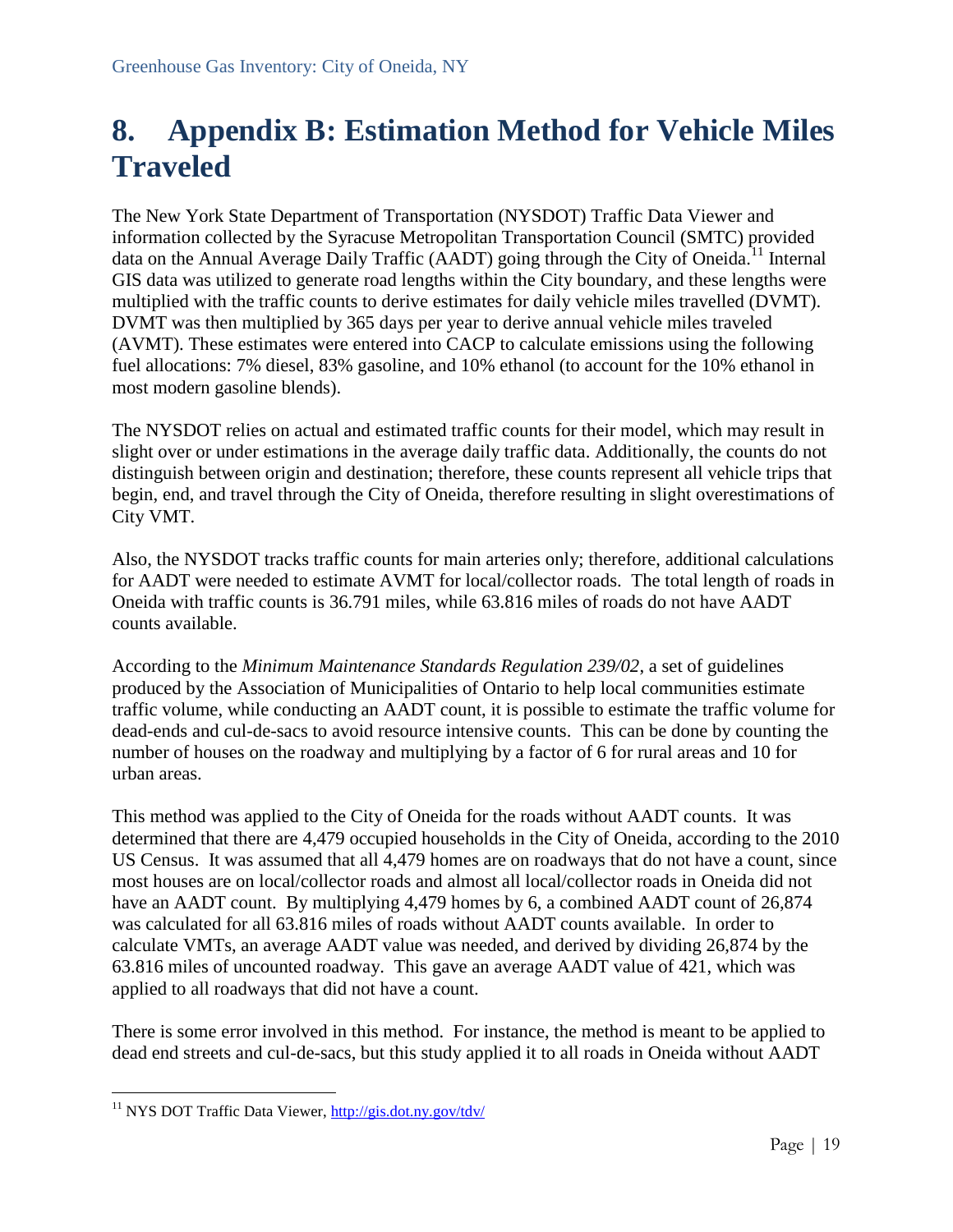counts available. In addition, there may have been some double counting if homes in Oneida are located on roads that have AADT counts available. However, counting the number of houses on each road that did not have an AADT count would have been time consuming, and this VMT calculation is supposed to serve as a general reference for the City, not as an exact figure. Although this method involves some error, it is the best estimation of traffic volume given the availability of data.

|                                     |                                              |                        |                  |                          | <b>LENGTH</b><br>IN      |             |
|-------------------------------------|----------------------------------------------|------------------------|------------------|--------------------------|--------------------------|-------------|
| <b>BEGINDESC</b>                    | <b>ENDDESC</b>                               | <b>TDV_ROUTE</b>       | <b>AADT</b>      | <b>LENGTH</b><br>(MILES) | <b>ONEIDA</b><br>(MILES) | <b>DVMT</b> |
| <b>GENESEE ST</b>                   | <b>ONEIDA ST</b>                             | <b>BROAD ST</b>        | 4.831            | 1.249                    | 1.249                    | 6,034.016   |
| <b>COBB ST</b>                      | SR 316                                       | CANAL RD, CR 76        | 1,180            | 1.019                    | 1.019                    | 1,202.786   |
| N COURT ST                          | <b>COBB ST</b>                               | CANAL RD, CR 76        | 1,428            | 1.699                    | 1.338                    | 1,910.228   |
| <b>MAIN ST</b>                      | <b>MADISON ST</b>                            | <b>CEDAR ST</b>        | 758              | 0.304                    | 0.304                    | 230.728     |
| <b>NORTH MAIN ST</b>                | NORTH LAKE ST                                | <b>EAST ELM ST</b>     | 1,054            | 0.235                    | 0.235                    | 247.205     |
| <b>MAIN ST</b>                      | <b>SCONONDOA ST</b>                          | <b>EAST WALNUT ST</b>  | 1,470            | 0.693                    | 0.693                    | 1,018.739   |
| <b>FITCH ST</b>                     | <b>CITY LINE</b>                             | ELM ST, CR 14          | 1.063            | 0.450                    | 0.450                    | 478.307     |
| N COURT ST                          | <b>FITCH ST</b>                              | ELM ST, CR 14          | 2,178            | 1.580                    | 1.403                    | 3,055.921   |
| <b>INTER 34 - RT 13</b>             | <b>ONEIDA CO. LINE</b> /<br>ONEIDA CITY LINE | 190, NYS Thruway       | 33,628           | 5.395                    | 2.752                    | 92,551.118  |
| <b>CHAPEL ST</b>                    | <b>COUNTY LINE</b>                           | KENWOOD AVE,<br>CR 51  | 1,917            | 0.381                    | 0.381                    | 729.706     |
| <b>COUNTY LINE</b>                  | <b>CHAPEL ST</b>                             | KENWOOD AVE,<br>CR 51  | 870              | 0.150                    | 0.150                    | 130.639     |
| <b>MADISON ST</b>                   | <b>GLADWELL AVE</b>                          | <b>LAKE ST</b>         | 1,078            | 0.549                    | 0.549                    | 591.908     |
| SR 46                               | WILLIAMS ST                                  | <b>LAKE ST NORTH</b>   | $\boldsymbol{0}$ | 0.170                    | 0.170                    | 0.000       |
| <b>WILLIAMS ST</b>                  | <b>ONEIDA OUTER D/L</b>                      | <b>LAKE ST NORTH</b>   | 544              | 0.220                    | 0.220                    | 119.675     |
| <b>MAIN ST</b>                      | <b>SOUTH LAKE ST</b>                         | <b>MADISON ST</b>      | 2,831            | 0.209                    | 0.209                    | 590.971     |
| <b>CREEK RD</b>                     | SR 46                                        | MT HOPE AVE, CR<br>100 | 475              | 3.288                    | 2.820                    | 1,339.556   |
| <b>GLADWELL AVE</b>                 | <b>OUTSIDE DIST</b>                          | NORTH LAKE ST          | 605              | 0.769                    | 0.769                    | 465.142     |
| NYC RAILROAD T                      | WEST ELM ST                                  | NORTH WILLOW ST        | 2,699            | 0.320                    | 0.320                    | 862.762     |
| CR 76 CANAL RD                      | <b>ONEIDA CL / LENOX</b><br>TL               | NY316                  | 2,411            | 2.509                    | 2.509                    | 6,049.922   |
| <b>RT46</b>                         | CR 76 CANAL RD                               | NY316                  | 3,684            | 0.210                    | 0.210                    | 773.308     |
| RT <sub>5</sub>                     | <b>STONE ST</b>                              | <b>NY365A</b>          | 10,366           | 1.141                    | 1.141                    | 11,823.252  |
| <b>STONE ST</b>                     | RT 46 ONEIDA                                 | <b>NY365A</b>          | 9,893            | 1.221                    | 1.221                    | 12,076.583  |
| RT 46 ONEIDA                        | <b>ONEIDA CO LINE</b><br>(MIDDLE OF BRIDGE)  | <b>NY365A</b>          | 6,993            | 0.530                    | 0.530                    | 3,708.458   |
| RT 316                              | <b>ONEIDA CO LINE</b><br>(MIDDLE OF BRIDGE)  | NY46                   | 4,899            | 0.050                    | 0.050                    | 245.391     |
| CR 44 UNION ST                      | RT <sub>5</sub>                              | NY46                   | 6,795            | 1.793                    | 1.793                    | 12,183.775  |
| <b>ONEIDA S CITY</b><br><b>LINE</b> | CR 44 UNION ST                               | NY46                   | 5,328            | 1.503                    | 1.503                    | 8,005.906   |
| RT <sub>5</sub>                     | LENOX AVE/RT 365A                            | NY46, MAIN ST          | 11,224           | 1.122                    | 1.122                    | 12,592.542  |
| <b>LENOX AVE/RT</b><br>365A         | <b>ONEIDA ST</b>                             | NY46, MAIN ST          | 7,167            | 1.683                    | 1.683                    | 12,061.703  |
| <b>ONEIDA W CITY</b><br><b>LINE</b> | RT 365A FIVE<br><b>CORNERS</b>               | NY5                    | 16,308           | 0.639                    | 0.639                    | 10,422.932  |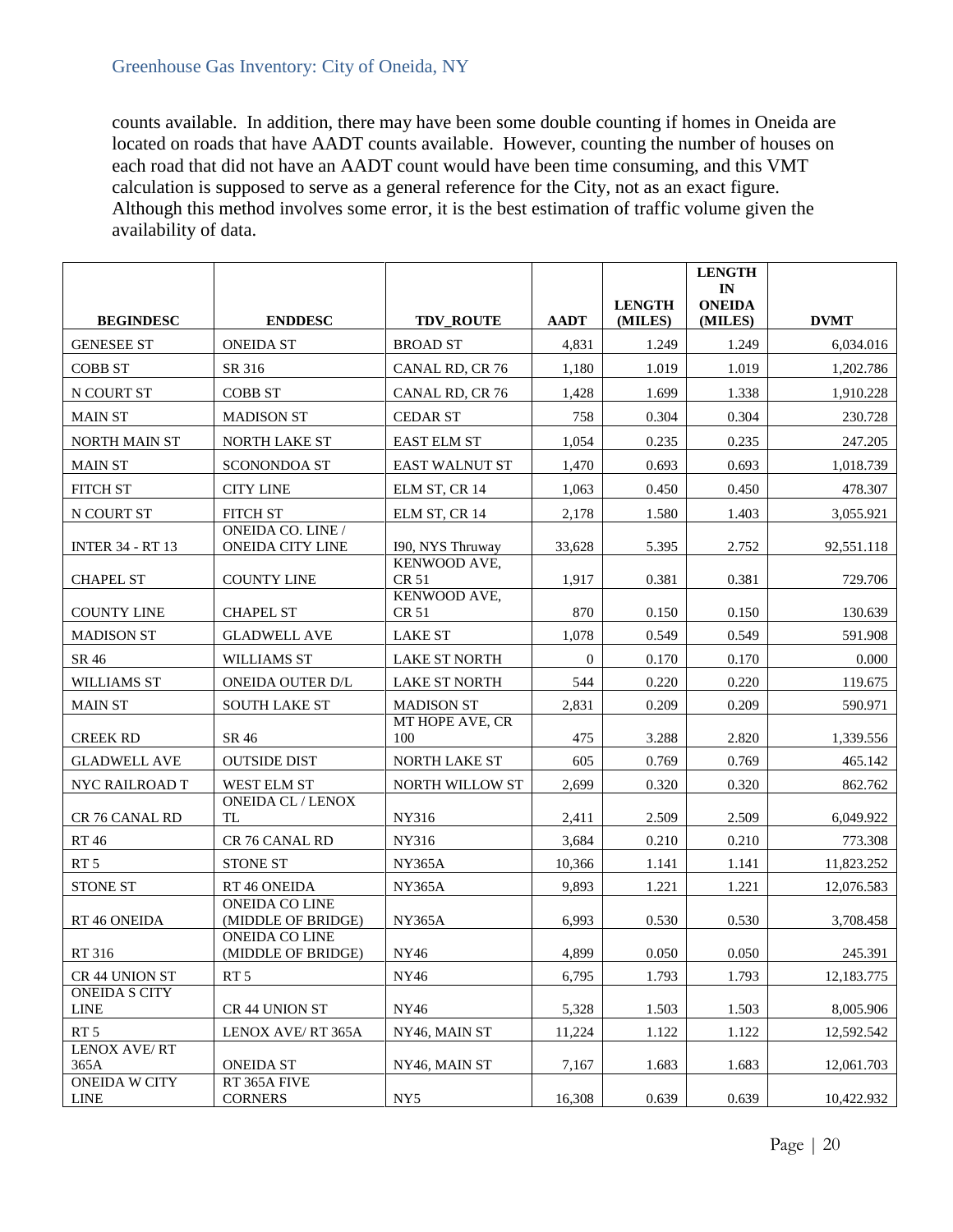| <b>SENECA ST</b>       | <b>ROUTE 46 JUNCTION</b> | NY <sub>5</sub>        | 15,942 | 0.509 | 0.509 | 8,118.942  |
|------------------------|--------------------------|------------------------|--------|-------|-------|------------|
| RT 365A FIVE           | <b>CITY OF ONEIDA</b>    |                        |        |       |       |            |
| <b>CORNERS</b>         | (HIGH)                   | NY <sub>5</sub>        | 11,605 | 0.989 | 0.989 | 11,472.935 |
| <b>CITY OF ONEIDA</b>  |                          |                        |        |       |       |            |
| (HIGH)                 | <b>SENECA ST</b>         | NY <sub>5</sub>        | 13,140 | 0.979 | 0.979 | 12,858.804 |
| ROUTE 46               | <b>ONEIDA CO LINE</b>    |                        |        |       |       |            |
| <b>JUNCTION</b>        | (MIDDLE OF BRIDGE)       | NY <sub>5</sub>        | 15,204 | 0.100 | 0.100 | 1,518.728  |
| <b>MAIN ST</b>         | <b>BROAD ST</b>          | <b>ONEIDA ST</b>       | 1,576  | 0.080 | 0.080 | 125.796    |
|                        |                          | PETERBORO RD,          |        |       |       |            |
| NY46                   | <b>MIDDLE RD</b>         | CR 34                  | 769    | 1.050 | 0.909 | 699.232    |
|                        |                          | PETERBORO RD,          |        |       |       |            |
| <b>MIDDLE RD</b>       | MADISON/ONEIDA CL        | CR 34                  | 1,779  | 0.207 | 0.207 | 367.684    |
| <b>GENESEE ST</b>      | <b>LENOX AVE</b>         | <b>SAYLES ST</b>       | 1,840  | 0.762 | 0.762 | 1,402.926  |
| <b>SOUTH LAKE ST</b>   | <b>DEVERAUX ST</b>       | <b>SCONONDOA ST</b>    | 3,853  | 0.436 | 0.436 | 1,680.833  |
| <b>DEVERAUX ST</b>     | <b>ONEIDA CREEK</b>      | <b>SCONONDOA ST</b>    | 3,207  | 0.030 | 0.030 | 95.537     |
| <b>GENESEE ST</b>      | <b>STONE ST</b>          | <b>SENECA ST</b>       | 3,720  | 0.841 | 0.841 | 3,128.483  |
| <b>LENOX AVE</b>       | NYC RAILROAD T           | <b>SOUTH WILLOW ST</b> | 2,679  | 0.040 | 0.040 | 107.348    |
| SR 365A                | Inner/Outer Distr line   | <b>STONE STREET</b>    | 1,585  | 0.080 | 0.080 | 126.784    |
| <b>SENECA STREET</b>   | <b>MAIN STREET</b>       | <b>STONE STREET</b>    | 1,954  | 0.180 | 0.180 | 351.564    |
| Inner/Outer Distr line | <b>BIRCHWOOD DRIVE</b>   | <b>STONE STREET</b>    | 1,217  | 0.300 | 0.300 | 364.966    |
| <b>BIRCHWOOD DRIVE</b> | <b>SENECA STREET</b>     | <b>STONE STREET</b>    | 898    | 0.650 | 0.650 | 583.628    |
|                        |                          | <b>UPPER LENOX</b>     |        |       |       |            |
| <b>TOWN LINE</b>       | SR <sub>5</sub>          | <b>AVE, CR 97</b>      | 2,584  | 1.172 | 1.172 | 3,028.551  |
| <b>OUTSIDE DIST L</b>  | <b>NORTH WILLOWS</b>     | <b>WEST ELM S</b>      | 1,094  | 0.630 | 0.630 | 689.209    |
| <b>NORTH WILLOWS</b>   | <b>NORTH MAIN ST</b>     | <b>WEST ELM ST</b>     | 2,315  | 0.465 | 0.465 | 1,076.568  |

247,535.92 365

**Total AVMT: 90,350,610.72**

#### **Table 3: 2010 City of Oneida Traffic Data for Road Segments with Available AADT**

| # occupied housing units:                                 | 4,479     |
|-----------------------------------------------------------|-----------|
| <b>Total AADT</b> for roads not                           |           |
| accounted for above:                                      | 26,874    |
| Days per year:                                            | 365       |
| <b>Average AADT for roads not</b>                         |           |
| accounted for above:                                      | 421       |
| <b>Total Annual VMT for manually</b><br>calculated roads: | 9,809,010 |

#### **Table 4: 2010 City of Oneida Traffic Data for Road Segments without Available AADT**

AVMT for road segments with available AADT and for road segments without available AADT were then added to generate total AVMT for the City of Oneida, 90,351,031.843 miles in 2010.